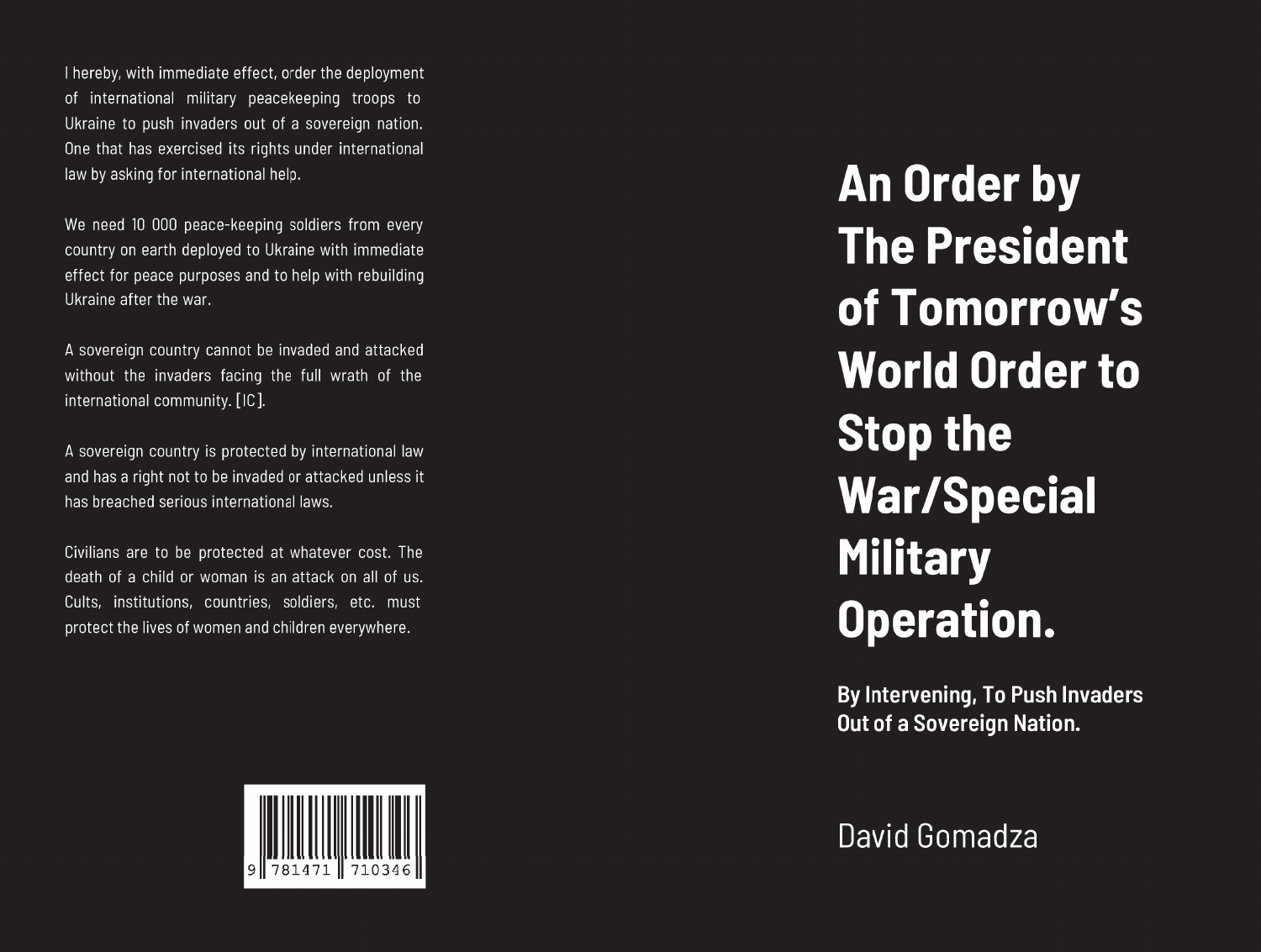# An Order by The President of Tomorrow's World Order to Stop the War/Special Military Operation. By Intervening, To Push Invaders Out of a Sovereign Nation. Dated 02 May 2022

I hereby, with immediate effect, order the deployment of international military peacekeeping troops to Ukraine to push invaders out of a sovereign nation. One that has exercised its rights under international law by asking for international help.

We need 10 000 peace-keeping soldiers from every country on earth deployed to Ukraine with immediate effect for peace purposes and to help with rebuilding Ukraine after the war.

A sovereign country cannot be invaded and attacked without the invaders facing the full wrath of the international community. [IC]. A sovereign country is protected by international law and has a right not to be invaded or attacked unless it has breached serious international laws.

Civilians are to be protected at whatever cost. The death of a child or woman is an attack on all of us. Cults, institutions, countries, soldiers,

etc. must protect the lives of women and children everywhere. High risks of a nuclear war. The do-nothing approach is a non-starter. We can't leave things to chance as the current war can escalate to an all-out nuclear and digital pathogen war [WMDs] of human extinction magnitude, hence the need to mitigate and strategically contain the risks with immediate effect.

What is at stake is greater than just Russia or Ukraine. Potential for causing human extinction as weapons of mass destruction might be used.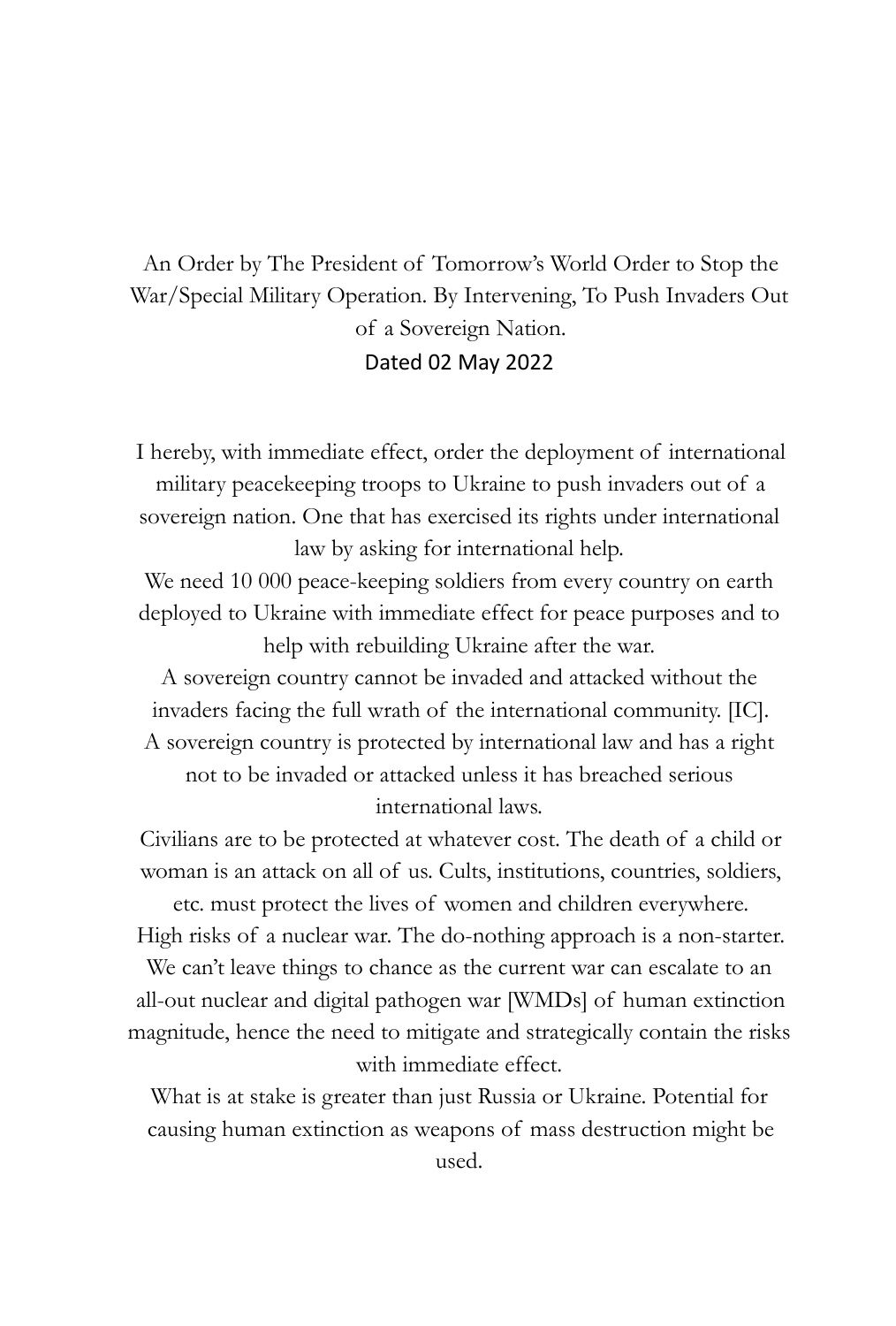Russia must withdraw its troops from Ukraine with immediate effect on the given deadline.

Disobeying this order triggers the release of the international community {IC}, meaning military units from every country, cult, or institution on earth on our commands to defend a sovereign nation. Any grievances must be addressed through peace talks from now on as we provide such a platform.

Any troops within a sovereign country after the deadline to pull out will be expected to surrender and be taken by the IC with the risk of being tried for criminal war crimes.

Withdrawal before the deadline guarantees them free passage and even exemption from any criminal proceedings regarding this war.

The war or special military operation cannot continue anymore. We call for the immediate cessation of the war. Our concerns are the high civilian deaths.

We are against the current thinking of arming anyone in this way in that it increases the length of the war. Increases the number of civilian deaths. Gives Ukraine a sense of false security, as we believe that no one wins in a war. How do you define winning where irreplaceable deaths have occurred?

We are there to safeguard people's lives. Even soldiers' lives are safeguarded by our laws. We believe both sides have realized that reality is not what they thought; with Russia expecting to take over Ukraine just after 3 days. The number of civilian deaths in Ukraine overshadows any calls for winning the war. What is winning the war when all people end up dead?

Negligently causing the people the killed is against our laws can trigger criminal proceedings.

Arming the Ukraines without other means prolongs the war and increases civilians' deaths as the government can be forced to arm its people. Not because it's a bad idea at some stages in the war but this must be the last resort where no other options exist of requesting international help.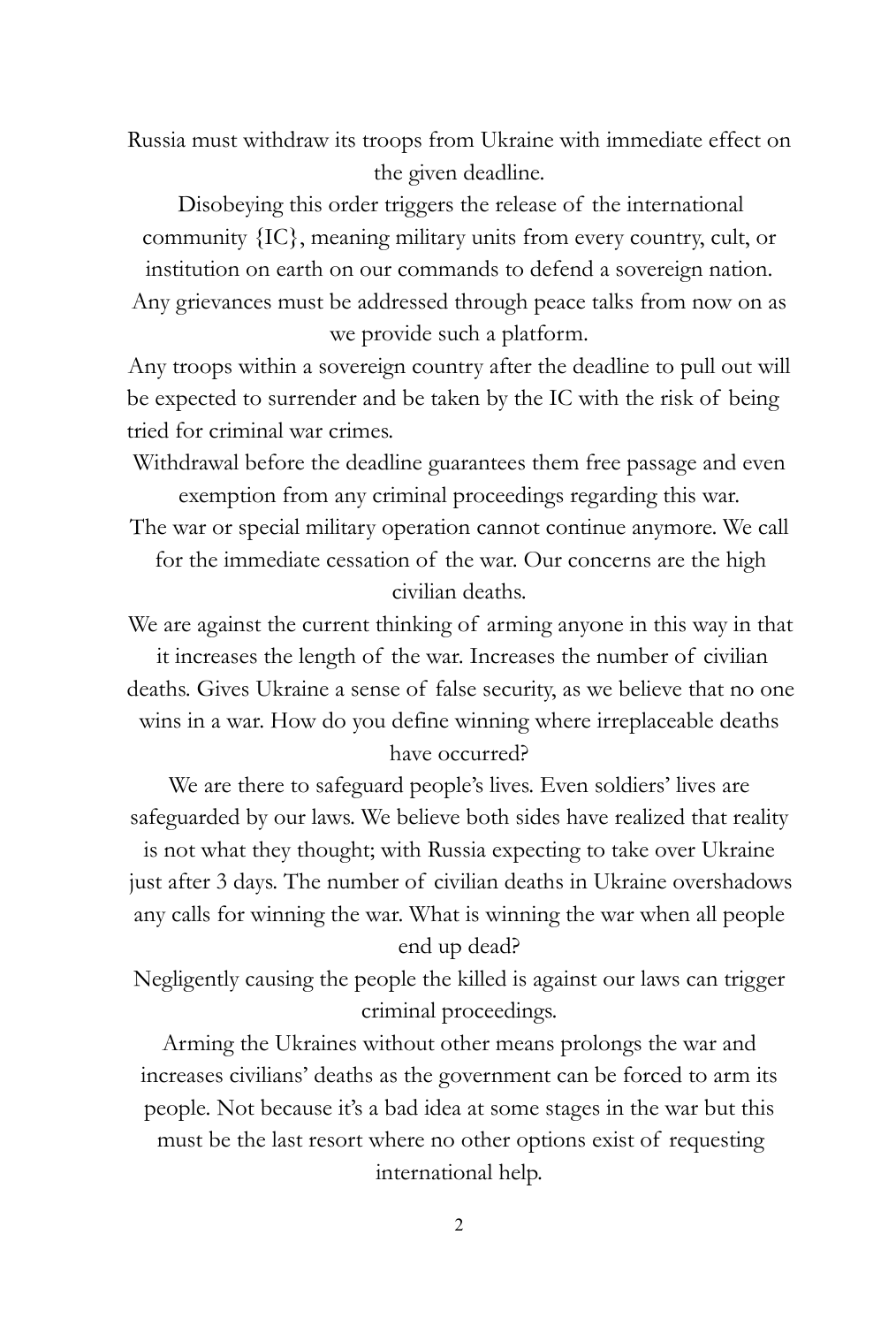Criminal offense to arm nations frivolously to gain a competitive advantage. In that, you will be sacrificing Ukraines to make Russians weak so that you won't suffer casualties let's say if you are to attack Russia itself. So, reasons, why countries are arming Ukraine, must be considered especially in the light that they are not members of Nato and that Ukraine has denied joining Nato. It can be argued that Nato and its members are trying to get rid of Ukraine which has refused their

protection and made Russia aggressive to wipe all out or even use dangerous weapons. Where in the end Nato might feel good about themselves pointing to Ukraine's denial to join them as a trigger for their demise.

Arming to cause massive destruction on both sides as a way to weaken your enemies for your own benefit is against what we stand for. It is a thin line between heroism and betraying the people who put you in power. Every president has obligation to protect the people who put him in power. That president has greater responsibility to do whatever it takes to protect his people. [The international community must respond pronto to calls for help. We believe that the current system let him down. We know it is an obsolete system meant to get civilians killed to give its other institutions like the UN, UNSC, ICC, etc jobs and reasons for existence.] This means asking the right questions.

Meaning for help in terms of military soldiers on the ground to maintain peace or push invaders out of the country. Asking for weapons alone might not be enough if the civilians are to end up dead. The presence of institutions like the UN, UNSC, or even Nato can act as distractions to real sources of help. Especially because they claim to stop wars when they can't. We believe wars give them their sense of existence. The very reason why they are active after the wars have killed women and children and their masters have frozen financial assets that fund them. A new world order will help solve all this. In this war, a lot

of things were not clear but going forward the IC is obliged to send troops in defense of a sovereign nation. As a general rule a minimum of 10 000 troops from each country or from the selected base countries.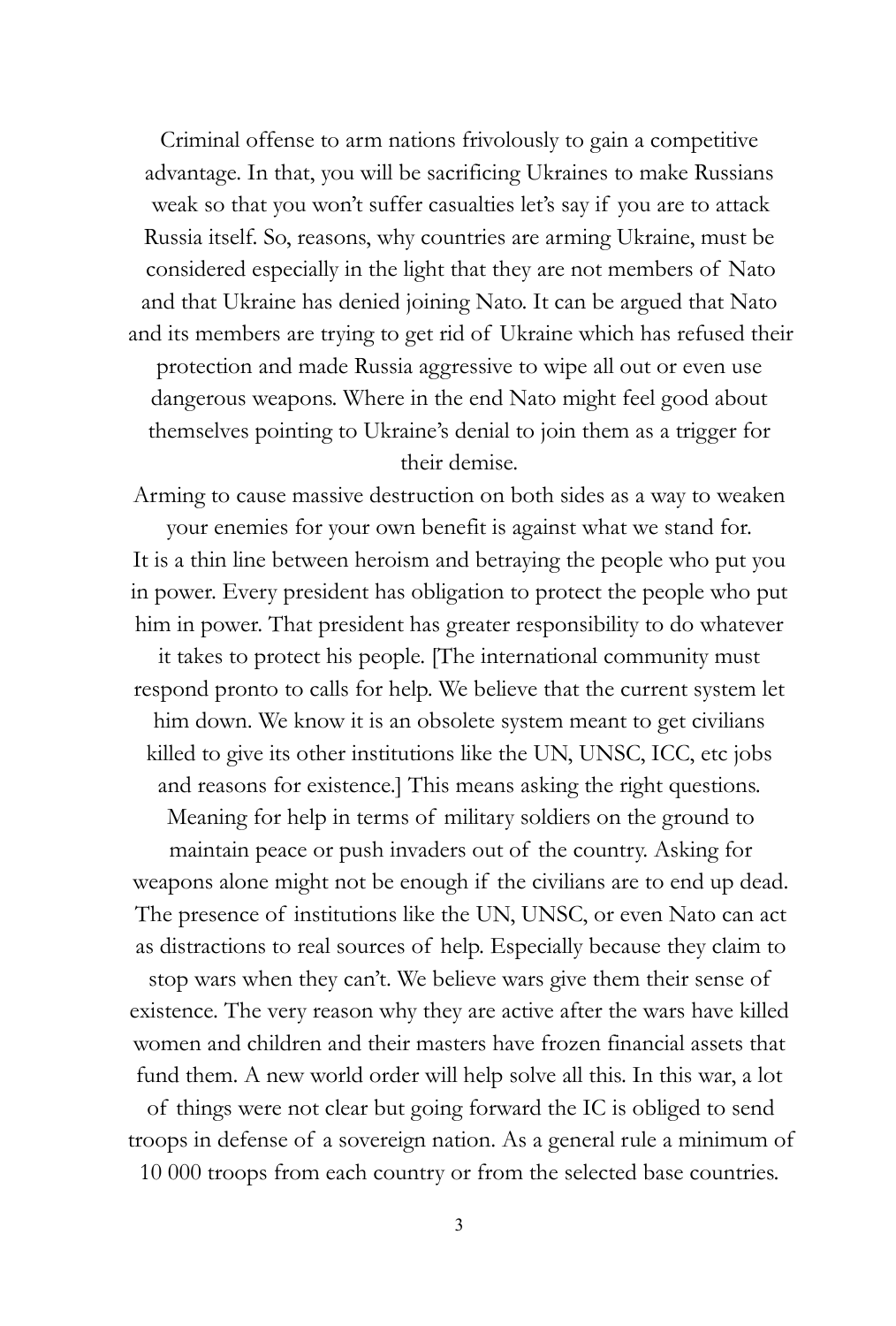All these to enforce peace talks. A group of base countries with one from each continent and representing everyone.

We stand against the remarks by the West, Nato members that we don't want to get involved but are willing to fund wars through weapons, etc. Escalating situations.

We have introduced the E-laws. The empathy laws. These take into account what the supplier of weapons would have done if they were the ones being attacked and in Ukraine's position. Would they have

intensified the war at the expense of civilians? Would Russia have attacked Ukraine if it was the one doing what they accused Ukraine of

### doing?

If the West is supplying weapons to weaken Russia at the expense of Ukraine this becomes what we are against. Obeying the New World

Order now in place; means willingness for peace and acts advantageously toward the invading country as their soldiers as long as they withdraw their troops within the deadline can walk free from any criminal war crimes etc as an incentive to peace. Better stop this war

now than months from now when people have been killed. Failure to obey our order triggers criminal proceedings where the killings of civilians and the perceived or real intent use of weapons of mass destruction can be used to bring Hostis Humanis Generis charges upon the invading leader.

The supply of weapons shows no interest in the people of Ukraine who are dying. We believe the fighting falls within sectoral, tribal, and territorial fighting between related people who speak the same language. Even though it can escalate to increased risk and instability we believe if there was a negotiating platform like Tomorrow's World

Order these countries would have negotiated. The international community [IC] must put on the ground military to push invaders out.

> IC to safeguard the lives of Ukraine civilians. IC to provide protection to Ukraine's president. IC to enforce peace in Ukraine.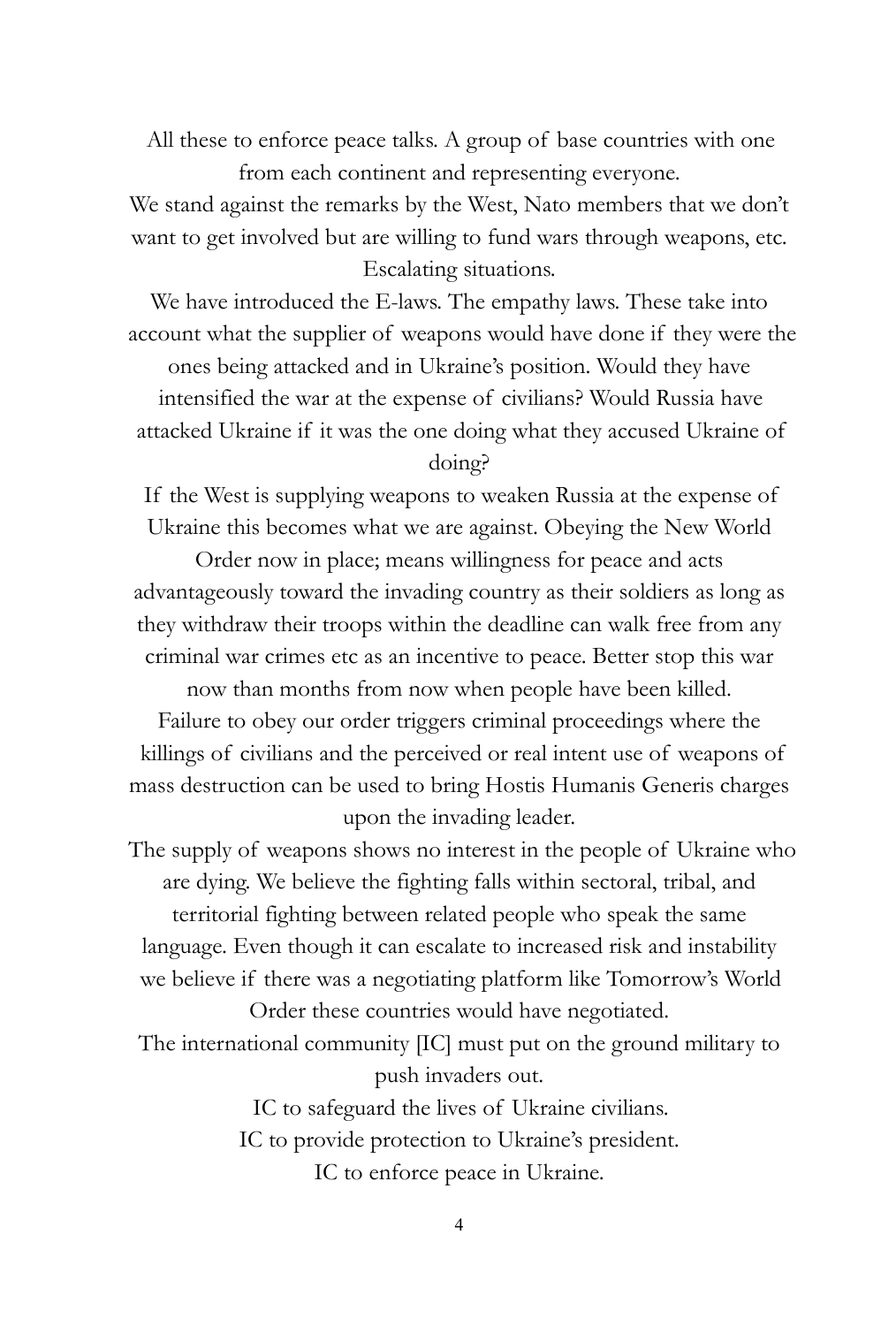IC to enforce peace talks

The presidents of the two countries immediately to initiate unconditional peace talks.

Tomorrow's World Order or other nominated parties to facilitate, mediate, and enforce peace talks.

Calls to do-nothing at the expense of Ukrainian civilian lives cannot be tolerated. Every life matter and must be protected.

Failure to act when asked by a sovereign nation is a criminal act.

Failure to protect women and children is a criminal act.

Increasing risks to civilians is a criminal act.

Fears of provoking Russia and what they might do, even if this is real, must not outweigh the lives of the Ukrainian civilians who are dying. We believe it is better to intervene now than to wait for an even worse situation in the future. We believe that if the current situation is left uncontained, it will set a dangerous precedence. Russia can go on to do the same to other countries, like Sweden or Finland. Dangers of small nations secretly arming themselves with nukes that they might use in self-defense in case attacked especially now that they know no one will come to their help.

> Immediate deployment of troops to push invaders out. Then protect civilians.

The president of Ukraine and his citizens once protected then immediately stop the supply of dangerous weapons to Ukraine as this increases the deaths of civilians directly or indirectly. Where invaders might become aggressive and disregard the lives of women and

children.

The IC to give guarantees that it is not attacking Russia but to push their troops out of a sovereign nation in preparation for peace talks led by or organized by Tomorrow's World Order so as not to escalate the situation.

Negotiations must start after that. That in turn can make Russia release the Ukraine people they took, as we understand, as a self-defense stance so as not to be attacked by the West, Nato, etc.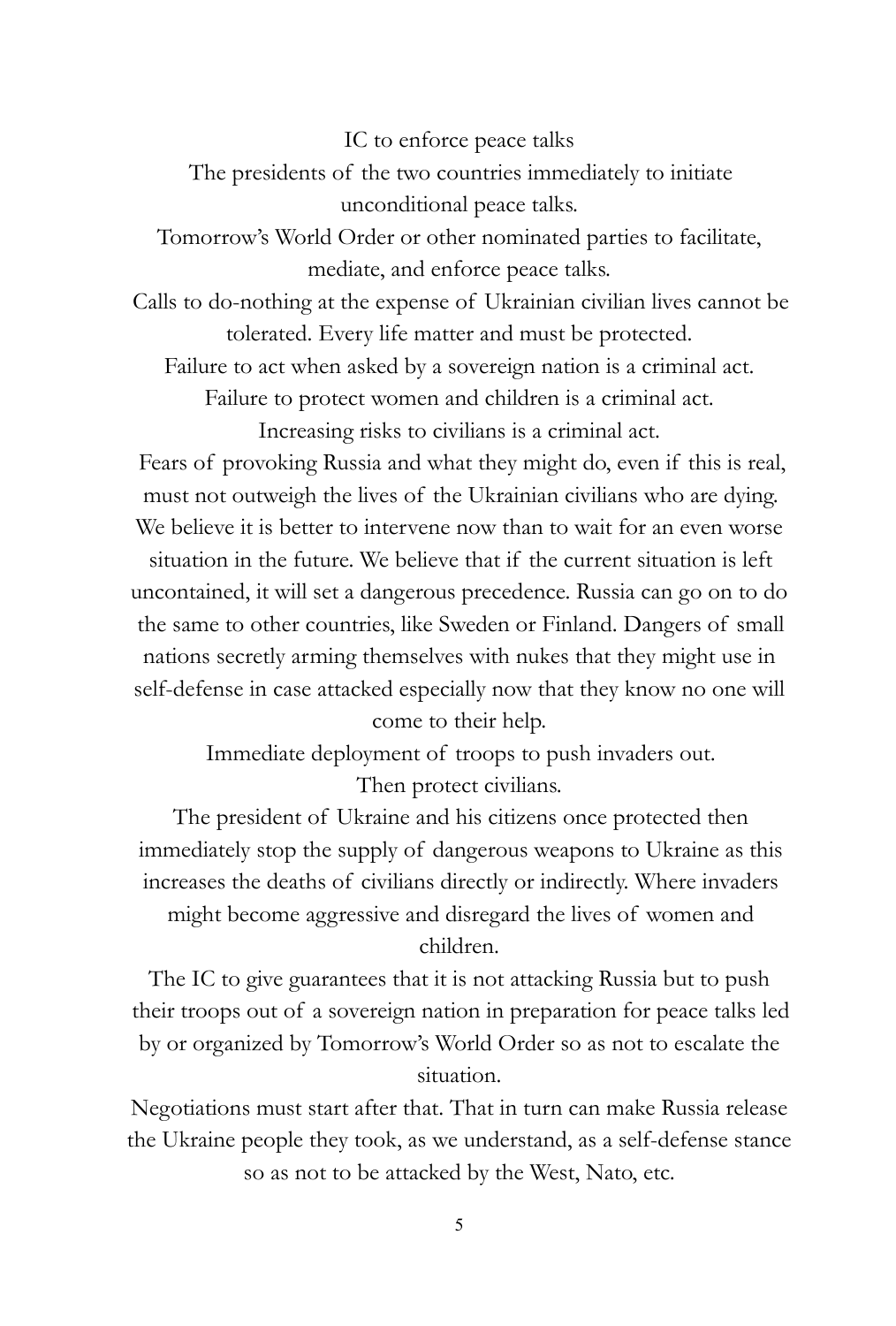Immediate negotiations for Russia to release the Ukraine people, they took to a third country not keep these themselves.

Negotiations for everlasting unconditional peace.

Immediate humanitarian aid and financial packages to follow to rebuild Ukraine.

IMF and World Bank to provide funding as well for rebuilding interest-free.

This is the time to stop the war by putting things in place to stop future increased serious instability and wars.

A sovereign nation has the right to ask for military troops from all countries if invaded to help defend itself.

Not help to fight back but to push the invaders out of their borders. Right to ask for this help and be given that help as long as they declare what the help is for. For maintaining peace and for self-defense purposes. Again, I reiterate to defend its sovereignty.

Any leader being invaded has the right to protect its citizen by asking for international military forces to protect its citizens.

Even though citizens have the right to self-defend themselves by arming themselves overall risk assessment must be by the president or government of a country. The reason is that arming civilians can remove the protection they have in wars. This can make killers of civilians escape prosecution as they can argue that civilians with guns cease to be civilians.

The UN, UNSC, World Bank, and IMF must compensate for Ukraine's civilian deaths by giving the victims a false sense of security by declaring that they can stop wars but doing nothing at all before the war. Then run around after civilians' deaths. This must stop and in the long run if

they can't change then stop existing. Old obsolete institutions. Fears of escalating the situation are not a defense if people are dying due to war. The presence of the military for peace purposes in Ukraine on the ground might have deterred Russia from attacking. Every life of a child or woman who ends up dead is enough to trigger reactions by all of us. We might sacrifice all to save one child or woman's life. Simply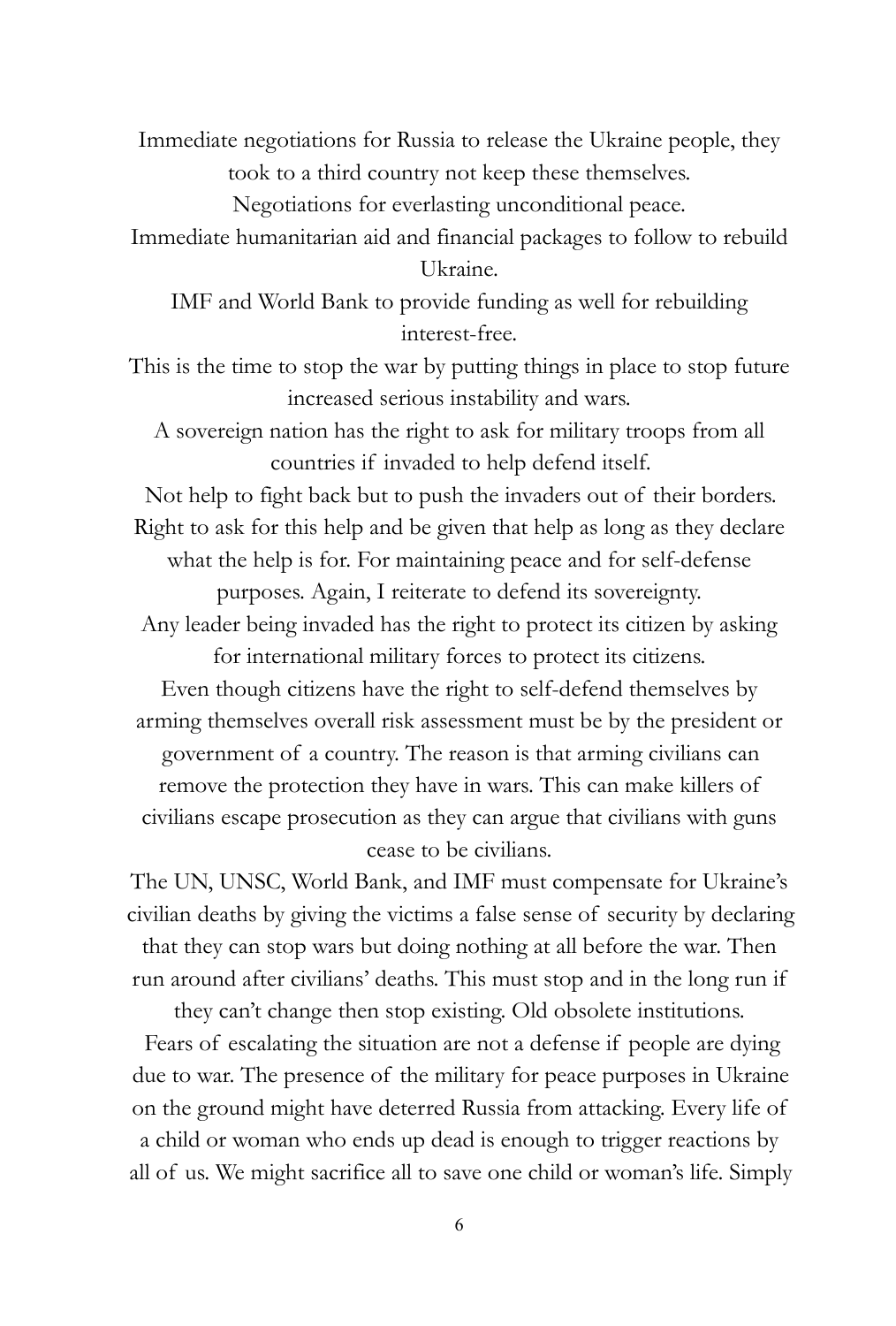because the victim has no one to defend them. We need a shift and change in perception. Life and peace start with these people; the women and children who are used for bargaining. Easily regarded as collateral damage. Not anymore.

Victory cannot be just taking someone's territory or killing so many soldiers etc. Victory can be the ability to understand that the world might push you to kill the only people who are close to you. The only people you might need in the future. The only people who understand you better. The only people you have so many inter-marriages and mixing with. The only people you might have known for a long time than anyone else. Others might make you mistrust these people and feel like they might betray you. Others can make you do things you don't want to do. Things you will regret. To make things worse all this is for

their own benefit. The ability to offload weapons at both your expenses. Simply because you are not their members. So, what do they care? All countries supplying weapons belong to a cult that doesn't care whether you both [Russia or Ukraine] will be here or not. They would

make you two countries that are considered threats to their peace; destroy each other. What best to arm you so that you kill each other? Their hands are clean even though they made you angry so you fight hard all their interest is to get rid of both you and even use your frozen assets to fund their courts to put you on trial for using their weapons to kill each other.

So, no one wins wars apart from them the West. They will have got rid of you hiding behind you being threats to humanity's survival. Even though you might have made nuclear weapons in response to their threat and magnitude of the force in relation to you. Now they can tell the whole world that you are a risk to all mankind. They freeze all your assets. You kill each other something they will never do meaning something wrong with you. Most people because of oil reserves consider Russia a powerful country but an attack on Ukraine will remove that image and reputation.

Do they really care about Russia and Ukraine? They will rather prolong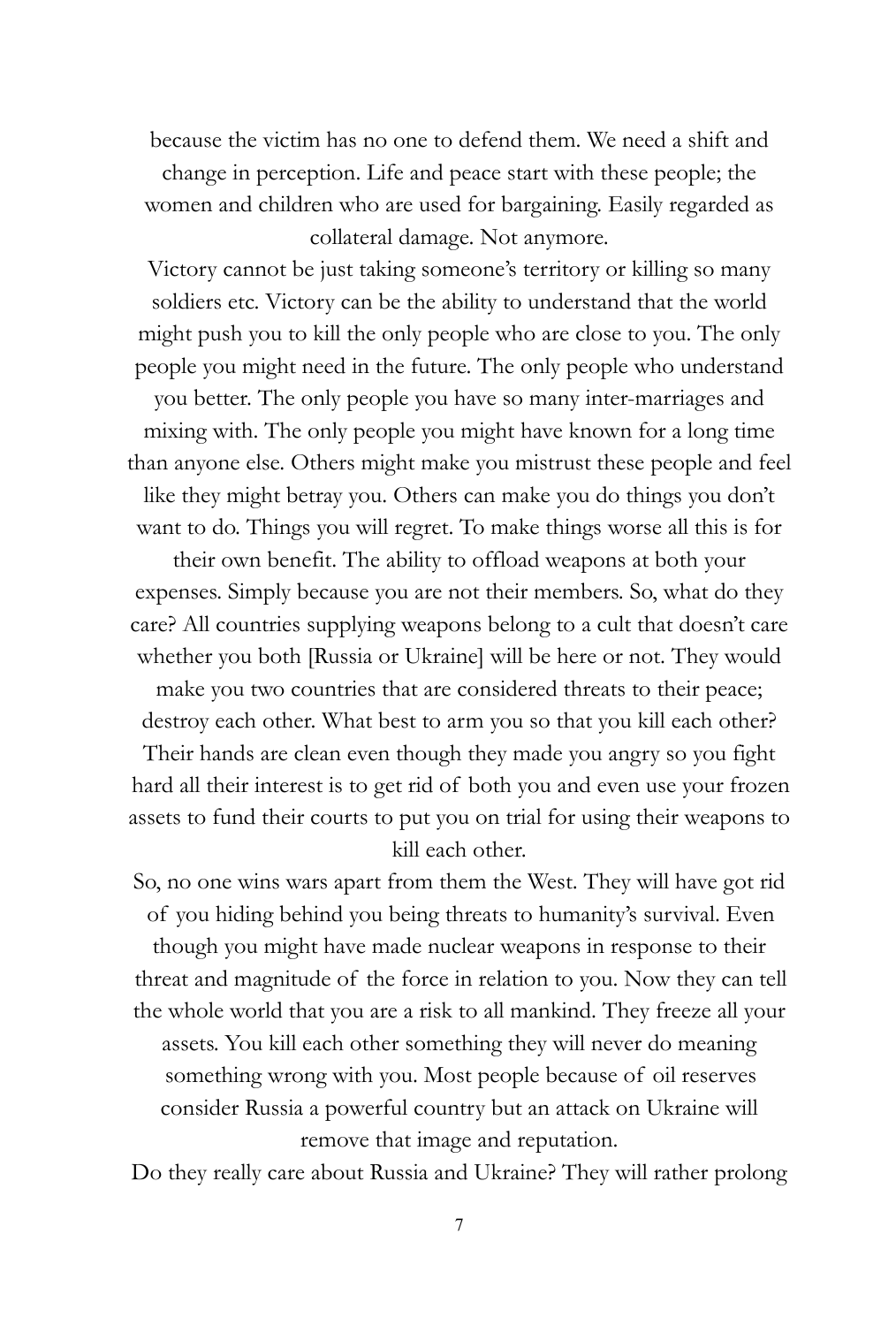the war so that for the next months you weaken each other and kill each other. That can only prove that they are better than all of you. They let you fight each other weakening yourselves while they group. Once Ukraine refused to join them now, they would rather let you kill each other.

They group together and arm you all to fight each other and, in the end, attack you too once they consider you as weak.

So, listen. Stop the war. Change the way you think. Join together as well. We as global leaders would rather have two powerful groups, the West {Nato, etc} and the East {Russia, Ukraine, China, etc together}. That means a balanced system one that can challenge Nato as an equal and

opposing force. A perfectly balanced system.

Fighting among yourself is detrimental to you all.

We stand for all people. We don't take sides we just look at the circumstances and advise the final decision is yours. But we will take preventive precautions whether there are threats of use of weapons of

mass destruction that can cause the extinction of humanity. That means in this case you are obliged to obey our peace order. Let us talk first then if you are to fight again. You can do so in the future. Give

us the chance to put things right. We strongly believe the lack of a global leader who is not biased was the problem. The lack of a platform for peaceful negotiations is what escalated the conflict into the war. But now you have no excuses we are in place as Tomorrow's World Order.

Give peace a chance. Think twice.

# STOP THE WAR OR SPECIAL MILITARY OPERATION WITH IMMEDIATE EFFECT.

It is not too late to walk away from all this without any criminal charges. Both sides created so many instances that will drag the West's

courts for years to come before anyone can be found guilty. We believe that the current system of Nato, UN, UNSC, IMF, and World Bank are just waiting for you two; Russia and Ukraine to give them jobs for the next years through their courts, etc. They will keep supplying weapons so that you kill each other and civilians so that their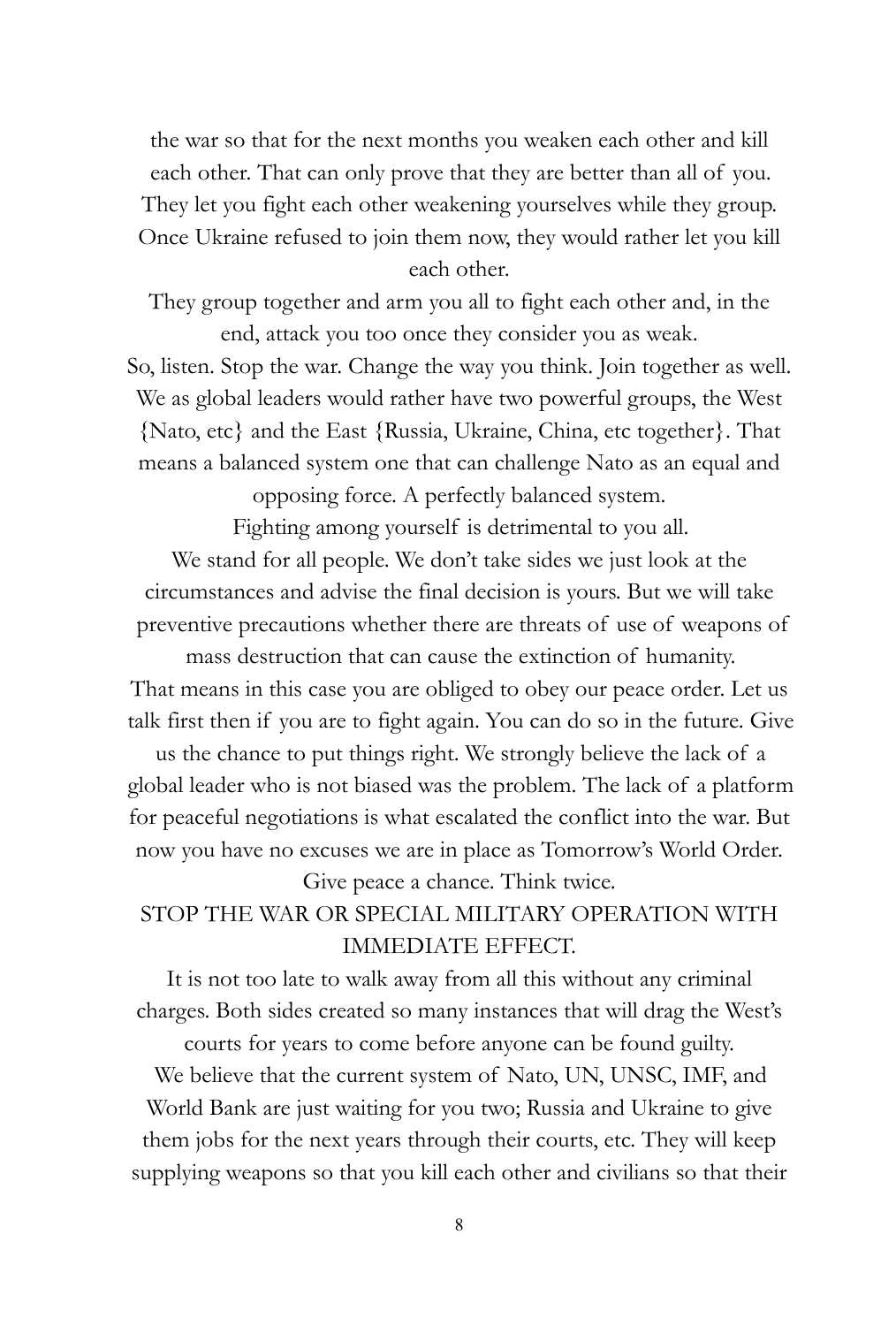courts etc will be busy for the next years. Charging you with war crimes etc. Since you have already paid them through sanctioned frozen assets and money. Their sources of funding. You give them the reasons to exist. If you stop the war right away then you will have won. You will have proved that you don't fund evil cults, institutions actually killing women and children through sanctions. Actually, doing secret slavery using advanced digital technology. Supply weapons between brothers etc to fight and kill each other. You will all lose in the end. Their system will suppress you all. They will say you killed civilians and forget that it

is them who supplied all the dangerous weapons.

Our system can also drag you to court for posing a threat to all humanity by threats of using nuclear weapons. A serious crime as you will be regarded as a Hostis Humanis Generis a crime punishable by death. Where anyone in the world will shoot to protect all people. A lose-lose situation.

Doors are open for peace.

To win the war at this point is to withdraw your troops, count your losses and settle for peace. That can remove sanctions. That stops the reason why they froze your assets to pay their courts and legal systems

for crimes you are going to commit if you continue fighting. To win the war is to regard only the West in Nato as your only enemies and everyone else to be a friend. Nato keeps expanding at the same

time insisting on article 5 which gives all members breaching international laws; protection. Countries making even worse invisible concealed digital weapons of mass destruction. If you think that the pandemic is biological then think again. They are making digital pathogens to kill others in broad daylight simply because they can and no one can stop them.

We care for all humanity therefore we expect you to stop the war or special military operation with immediate effect.

Time to put a platform to take humanity out of the defensive stage forever to put a stop to wars forever. As long as we are in the defensive stage of development (read Tomorrow's World Order.) wars will forever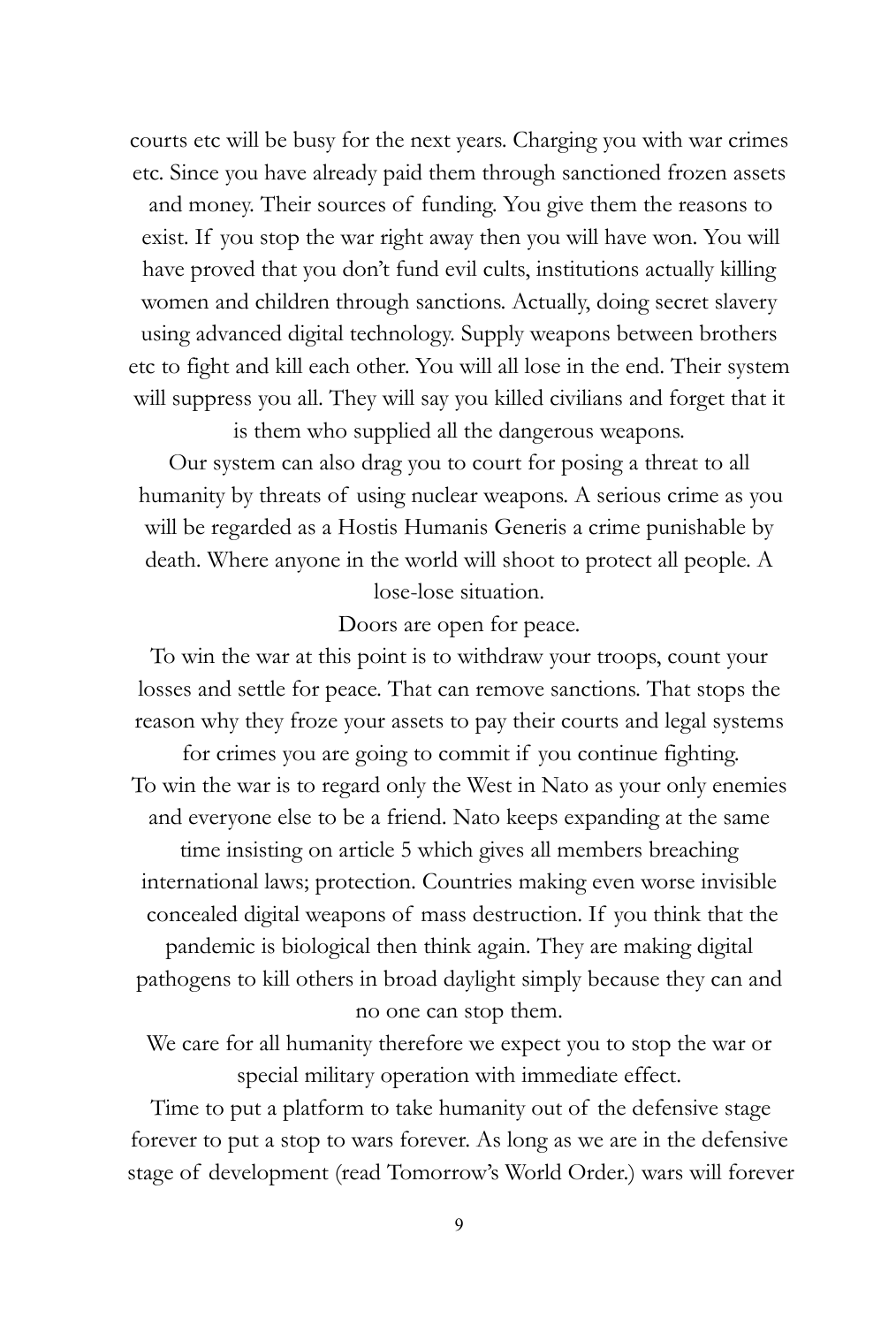be part of life with a cycle of every twenty years or less. World War I 1914–1918, WWII 1939–1945, potential Cold war 1960s. Iraq war-1980, Iraq war 2003, Ukraine and Russia war 2022.

This will be the first stage to call for world disarmament as a way to move away from the defensive stage. There are 2 options available to humanity.

Tomorrow's World Order phasing out weapons manufacturing and destroying all nukes safely.

A third world war. A war to end all wars. We believe this war was supposed to have occurred in the 1960s. If the governments after the second world war had not put hold-in-place institutions and cults like; Nato, UN, UNSC, IMF, World Bank, etc, to prevent wars. A war would have happened. A war to end all war. The current situation is a recipe

for disaster with every nation and or cult heavily investing in the military. This means new dangerous weapons of mass destruction; not

just nuclear but now digital pathogens and electromagnetic wave weapons all WMDs. A time bomb in itself. With all those not members of cults like Nato forced to make nukes as well as to match the force and threat at hand in these cults etc.

Fears by military cults like Nato to provoke Russia to incase Russia retaliates with a nuke cannot be tolerated. We know the risks are real but their presence creates these tensions. If they don't deal with this now it becomes a nuclear time bomb as this only makes the situation worse with time. Institutions like Nato, UN, and UNSC were created to stop wars but in a self-destructive way as they continue heavily investing in the military. This creates tensions, especially considering that these cults have restricted entry requirements. This means forever an equal and opposing force in outsiders. Countries not part of the cult will

forever oppose it. Forever increased tensions. Until the inevitable delayed war to end all wars. The major risk is that as long as Nato fears escalating situations the higher the risks in the future of an all-out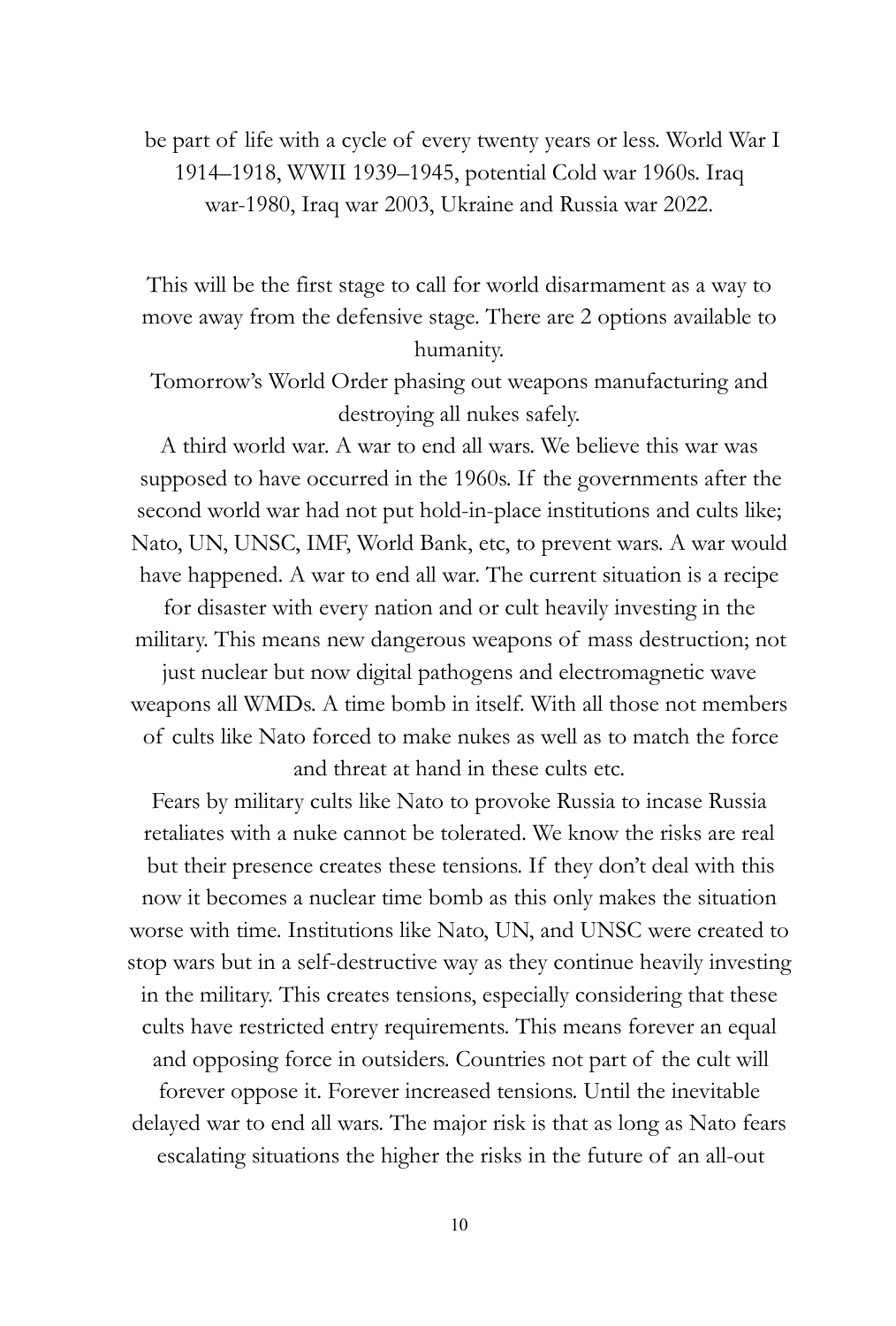## nuclear war.

International law must prevail no sovereign nation must be invaded unless we authorized that in relation to a breach of international laws. The IC must provide military to push invaders out and keep Russians out. If done as a global community Russia is obliged to comply, they can't fight the whole world.

I am the president of Tomorrow's World Order. The new global leaders to safeguard global peace and protect the lives of women and children who are killed needlessly because of wars.

We believe what happened and the war is a direct result of a lack of an entity or platform to act as global overseers, judges, moderators, facilitators, negotiators, etc. A global leader to be involved in dispute resolutions. One who is neutral and can be respected by both sides in that he represents everyone's interests.

Look no further we are that entity. That global leader to maintain peace and safeguard humanity's existence. We can resolve all your issues peacefully.

We have introduced a new global law and order to stop wars, conflicts of any kind, etc from escalating to humanity's existence-threatening levels. Levels where the risk of use of Weapons of Mass Destruction is heightened.

We believe the current war has the potential to end up becoming one where weapons of mass destruction are used. AS such we MUST intervene with immediate effect.

The death of a child or woman is an attack on all of us. We stand strongly against any wars. We believe in the sovereignty of a nation.

That means no nation can be invaded without triggering sovereignty protection. That is; a call to the international community to come to the

rescue.

Any sovereign nation being invaded must be protected (unless the country has breached international laws). We don't believe this is the case. The current war falls along with territorial wars which are disputes between people who share similar traits, beliefs, etc.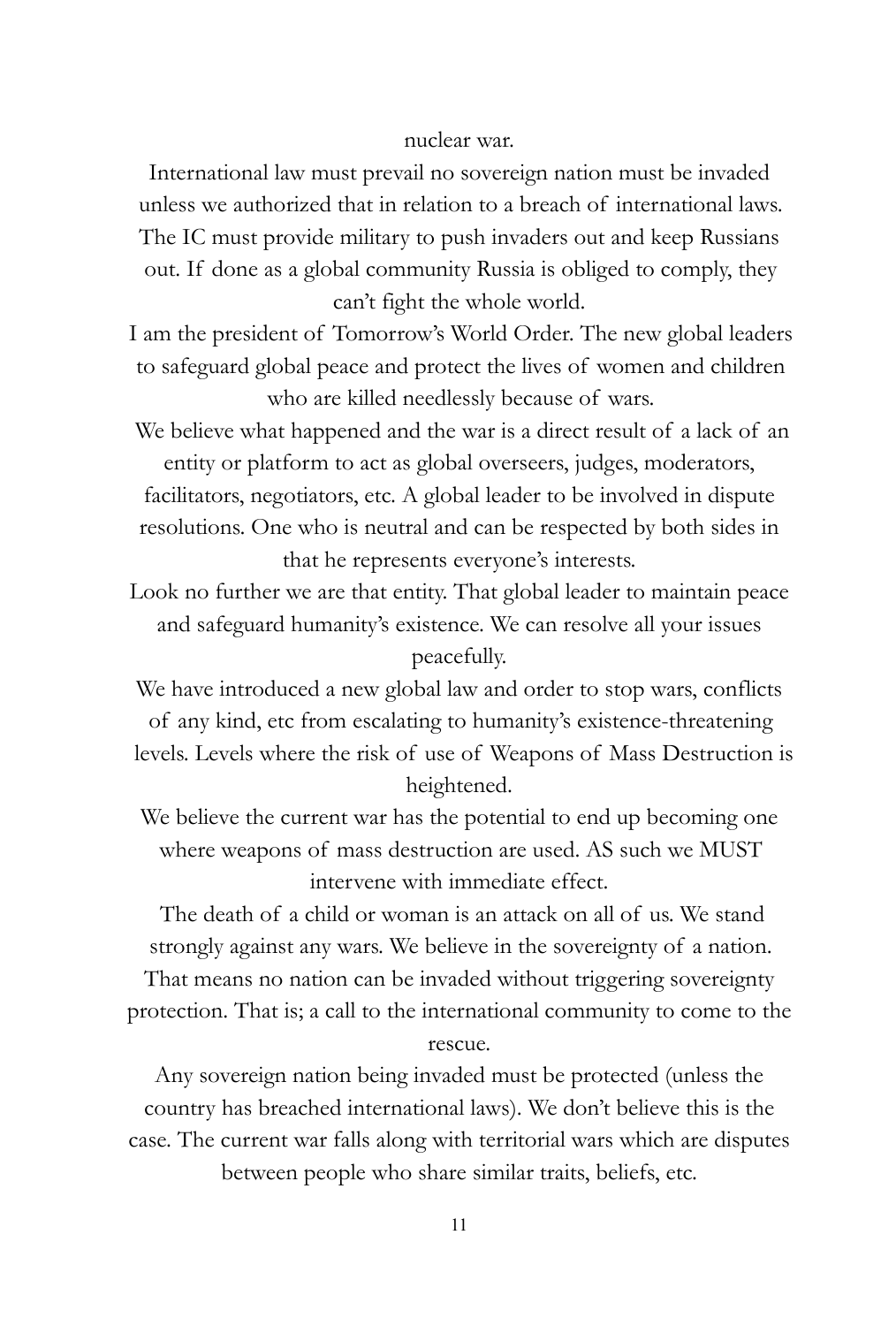These disputes must be settled through dialogue.

We believe that for whatever reason Russia must withdraw its troops from Ukraine. Ukraine is a sovereign country. A sovereign country cannot be invaded or attacked without triggering an international call-for-help.

A call for help not just for weapons but for the international military entities to come to the rescue to drive the Russians out of Ukraine. We strongly believe that this was what the Ukraine President had in mind when he called for help.

We are not disagreeing with Russia but we are saying Russia has no right to invade without exhausting channels of dialogue.

In that regard since there were no proper channels of negotiations and dialogue. We have put the channels in place. Now Russia must withdraw its troops from Ukraine with immediate effect pending negotiations. We are the new global leaders and cannot tolerate wars and invasions. As president of Tomorrow's World Order, I order Russia to withdraw its troops from Ukraine with immediate effect.

I order both nations to initiate unconditional peace talks. We can provide a platform to do this or arrange for such negotiations. To enforce this order, I order all international military units to prepare their troops to go to Ukraine in response to Ukraine's International Call for Help.

A call to drive invaders out of their sovereign nation.

I reiterate that no sovereign country will be invaded and attacked (unless it is proven that it has breached international laws to an extent that they threatened humanity's existence. Such instances involve the use of weapons of mass destruction, secret slavery, torture, etc because these things can cause the extinction of humanity or cause severe

human suffering. Be it digital pathogens or nuclear weapons.)

We can't tolerate the deaths of innocent women and children.

We stand against the West's stance of just supplying weapons to Ukraine in the belief that Ukraine must defend itself. We believe the West is sacrificing Ukraine to help themselves from the threat of Russia.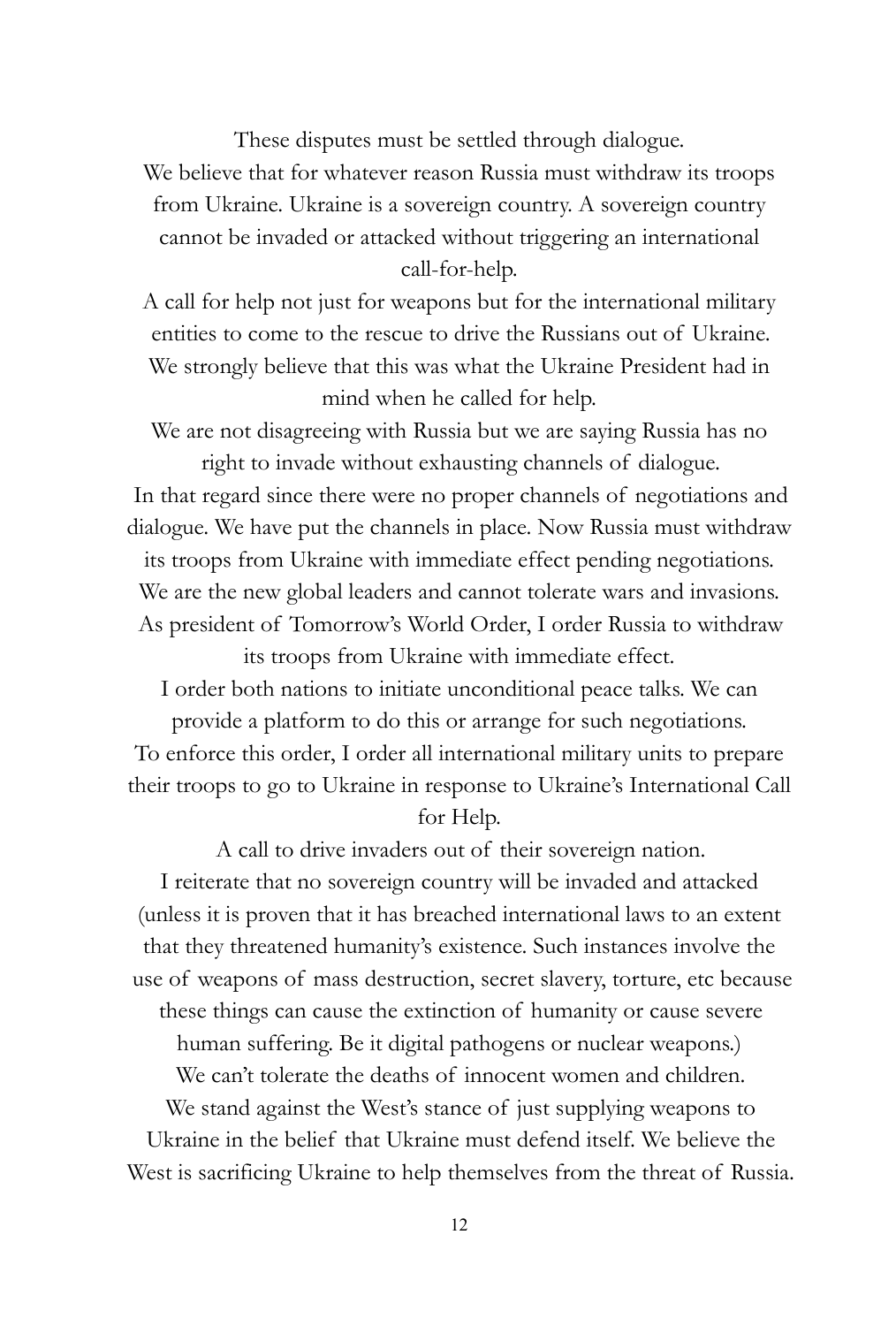Using Ukraine to weaken Russia at the expense of Ukraine women and children who are dying. This is against our laws.

Ukraine deserves international protection. International military in Ukraine (not to fight) but to drive Russians out.

I, therefore, order all military entities to send their military to Ukraine's aid I reiterate to drive invaders from invading a sovereign nation. We believe if Russia is left to continue that will set a dangerous precedence. A dangerous situation worse than the reasons used to justify a non-involvement stance.

We arose as Tomorrow's World Order because of the ever-heightened risk of use of weapons of mass destruction both digital pathogens and nuclear weapons. Read more;

https://play.google.com/store/books/details/David\_Gomadza\_Tomo rrow\_s\_World\_Order\_Official\_Stra?id=kZZsEAAAQBAJ We are aware of the risk of 'provoking Russia' reasons cited by e.g, Nato

etc. But we strongly believe that if left to continue with the war that set a very dangerous precedence. What if Russia goes on to other surrounding nations like Sweden and Finland? That means even increased instability in the future. Worse now. If we are to let Russia carry on their plan without the international response this can right now as the war with Ukraine goes on to make Sweden or Finland make weapons of mass destruction. Or for them to buy these from countries who have them. Look how easily all nations dumped all their military weapons on Ukraine.

This brings me to the next point. That the risk is even greater now. What if the war rages on for months or even years. What if Ukraine at that point in time realizes that to stop Russia the only option is to use the nukes themselves on Russia.

This is a possibility if the war is left to continue. We strongly believe that the easy supply of weapons can make Ukraine realize that if Nato refused to help because of fear of escalating the situation that can lead to the use of nukes by Russia. They can use self-defense arguments to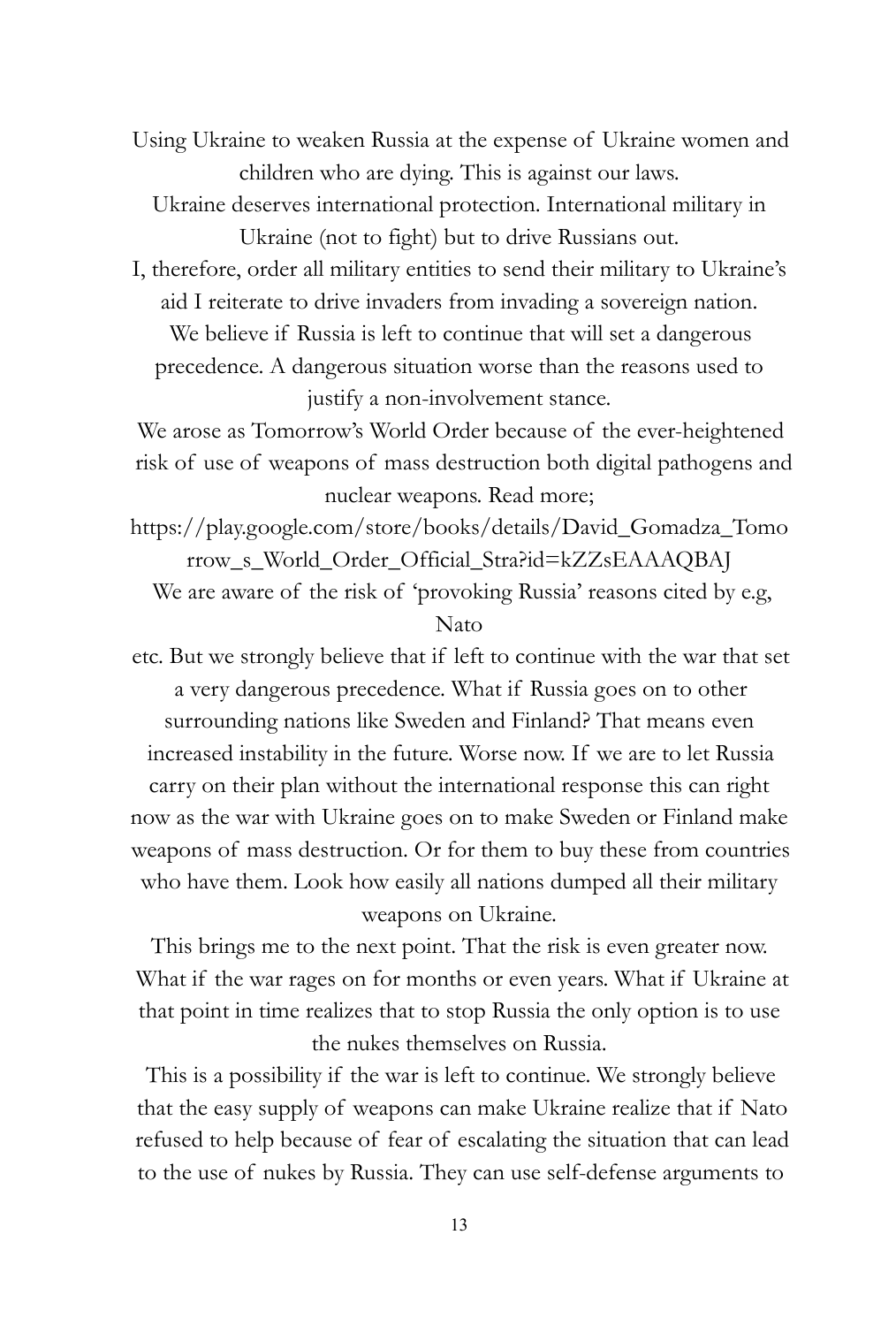borrow a nuke themselves from the West and use it on Russia. To end the war or shorten the war. This is becoming a huge possibility as weapons flood in Ukraine.

Either way, there is no winner. Hence, we must intervene and stop this war. It is not only Ukraine. Sweden, Finland, etc can preplan to arm themselves with nukes just in case Russia attacks them.

You must agree with us that the world is becoming one hell dangerous place to be. Better if we can go to another planet. But that is years away so we must protect the earth with everything and make it a peaceful place to be.

Therefore, to Tomorrow's World Order intervening to drive Russia out is the first immediate solution. Then to make the international community guided by us TWO to trigger immediate unconditional peace talks. Other options make us not leave things to chance as the risks are even higher than now.

With that in mind, I order the withdrawal of Russian forces from Ukraine.

I order the international military community to intervene to drive Russians out of Ukraine.

I order the international community to enforce peace talks and maintain

peace.

I order the international community to safeguard the lives of the women and children of Ukraine with immediate effect. WHY WE ARE AGAINST THE CURRENT DO\_NOTHING STANCE BY THE WEST & EAST.

Inability to act; the do-nothing stance by the West etc has nothing to do with their charter etc as Ukraine is not a member of Nato etc. Simply

because Nato once intervened in the past to maintain peace. The reason for the threat posed by Russia; the fear of escalating things, etc is unjustifiable in that Ukraine's civilians are dying on daily basis. Do-nothing does not mean that this solves future tensions. We believe that it increases future tensions. This if not controlled will set up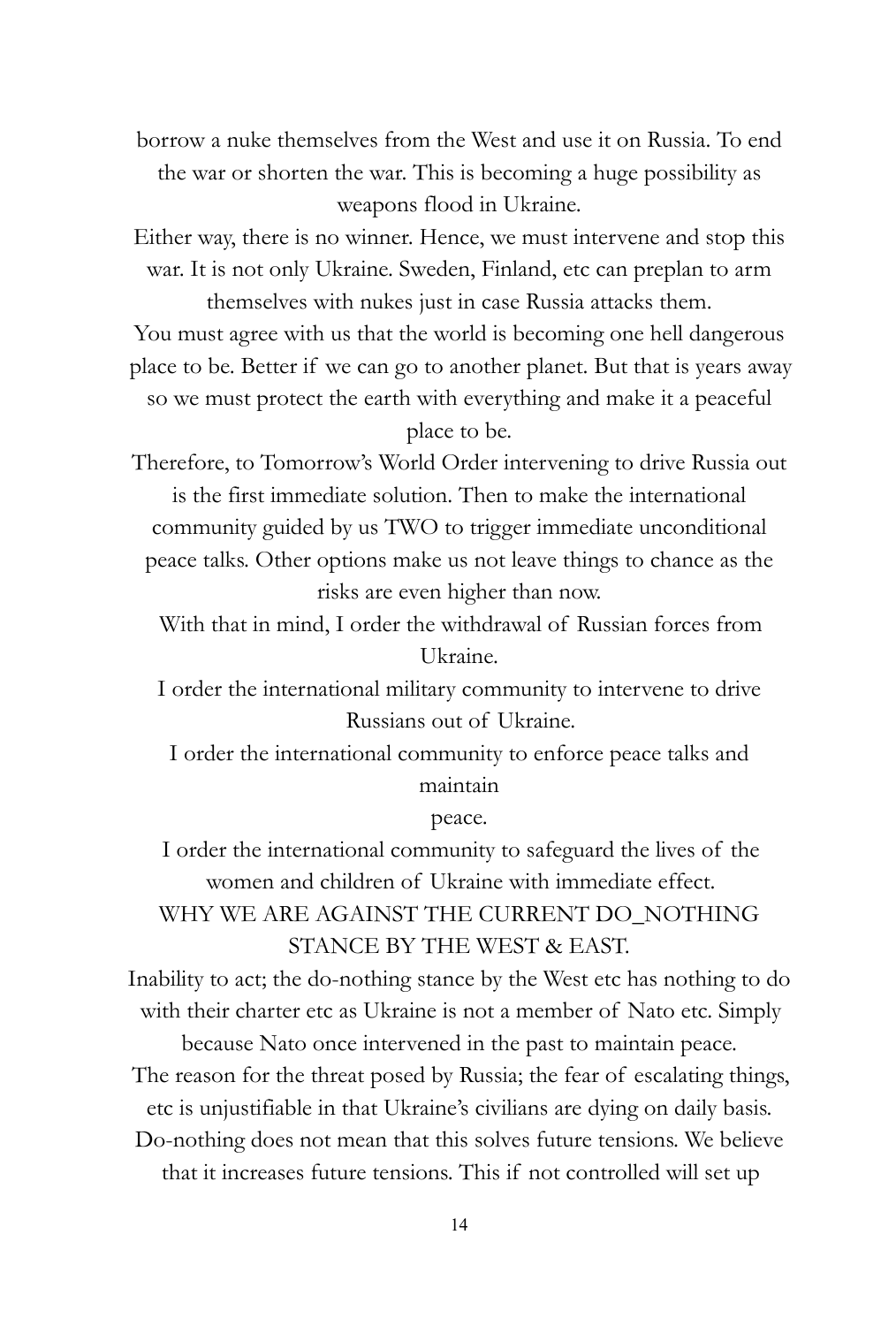dangerous precedence in that Russia will go for other surrounding countries like Sweden and Finland etc. The idea and fear of this happening even if it is not the case might make these smaller countries buy nukes to match the force and threat in Russia as a self-defense mechanism. In turn, can make the West use nukes as well on Russia. We don't want another Hiroshima.

The West I must say are misguided in thinking that supplying weapons to Ukraine will weaken Russia for their benefit. Firstly, it makes Russia enraged to an extent that it might resort to nukes to maintain that match. The continuous supply of weapons will weaken Russia yes as they lose more troops and military equipment. But the humiliation of failing to conquer a small country like Ukraine and suffering losses might resort them to the use of nukes. We have seen the Russian presidency ordering the arming of nukes in the wake of other countries arming Ukraine.

Now picture months from now if the war continues? Now Russia will not only be concerned about its reputation as a mighty country struggling to conquer a small country. But at this stage will take extreme measures. One is to make sure that countries will not take advantage of the situation. Where Russia will have lost a lot of troops and military equipment that other countries will feel confident to attack. Surely, they will be weakened if the war continues and other countries might start to think of attacking them. The danger is that now Russia at this stage

might consider seriously using nuke weapons.

So, the current stance of doing nothing and supplying weapons is going to make things worse in the future. A real risk of a nuclear war. Our main reason is that whatever decision is taken by the West or East the situation is not going to change for the better but become worse simply because we are stuck in the defensive stages of development. Meaning forever wars and weapons until we move out of this stage. Forever even more destructive weapons to match the threats posed by all sides. The East points to the West's advanced digital technological advanced pathogens as a new form of modern warfare. The West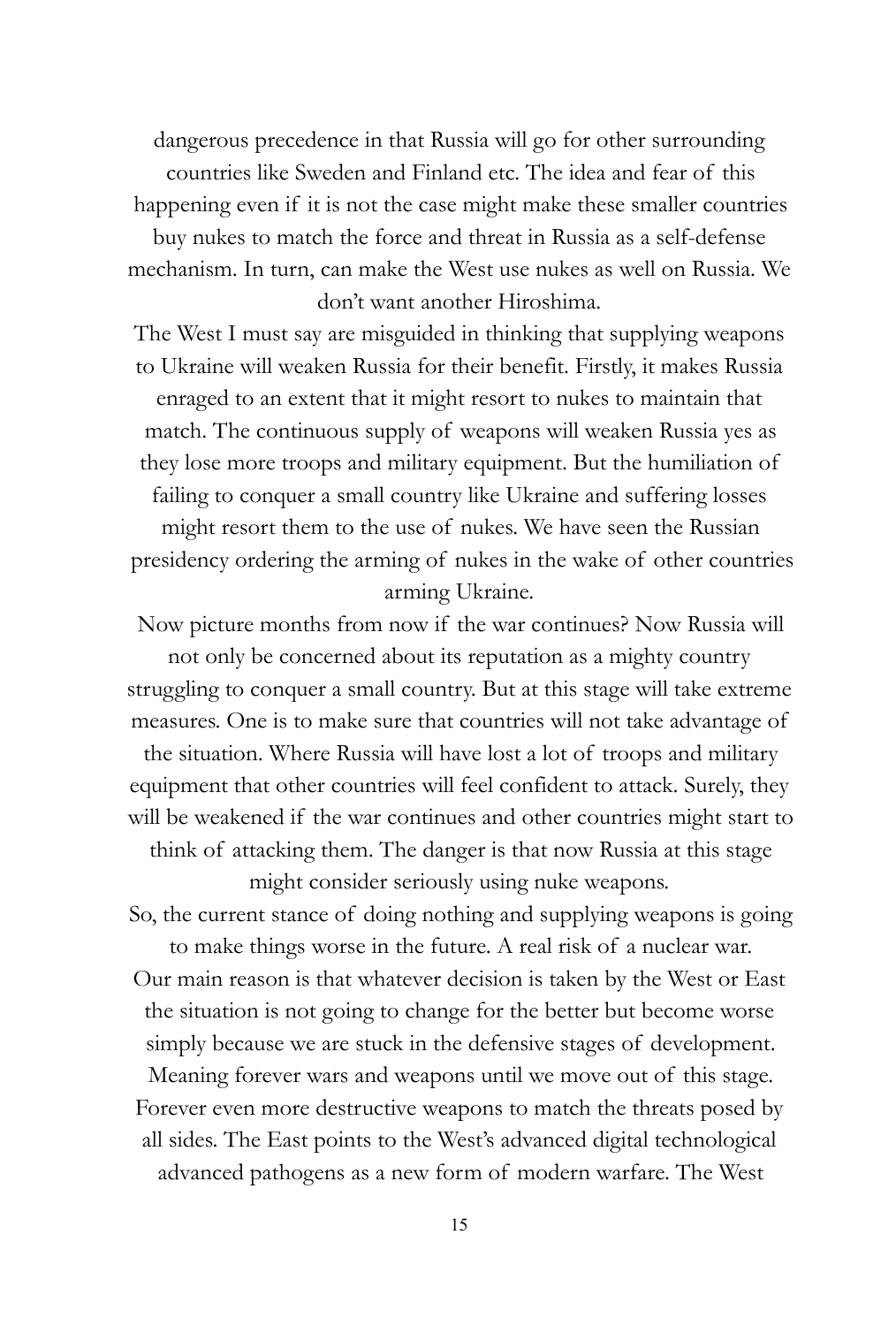points to the East's making of nukes etc. Forever the risks will be increased as long as there are military budgets etc. We are concerned that in the end if we don't take over and put things in place. The world will end up with a massive world war where risks of human extinction are increased.

Hence, we must stop the current trend and put things in place to disarm everyone. Intervening in the current war is the first step toward that. Sending a strong message that Russia or any other country cannot invade a sovereign nation. Secondly to stop dangerous precedence that can only make smaller countries anywhere not just Europe secretly buy nukes citing this current war as a need for a self-defense mechanism.

The other danger is that it sets a dangerous precedence in that everyone now will buy weapons. Increasing weapons sales globally as a proactive stance. The West because they are no angels themselves wants to make it look like weapons are the solutions to all this.

We are not disagreeing that Russia has issues with Ukraine, no. We are saying this is a conflict between people related due to territory, cultural or sectorial differences. As such supplying weapons is the wrong move. If brothers are fighting do you give them weapons to kill each other or do you meditate so that they solve their differences? Again, this is the

reason why we are against the supplying of weapons. But for the immediate intervention by sending peace troops to drive Russians out. Nato leaders pointed out that they adopted the do-nothing approach so as not to escalate the tensions.

Even though this is true but they have a responsibility placed upon them by international laws or principles to protect the civilians of Ukraine. They did not even try to stop the war to let civilians leave the country. The West gave Ukraine a false sense of hope that it can win against Russia. Even if they win what is winning if thousands of civilians die?

We are not against countries fighting for freedom. No. We are concerned about the risks involved. The deaths of civilians and the real motives behind such moves. Are weapons really to empower Ukraine or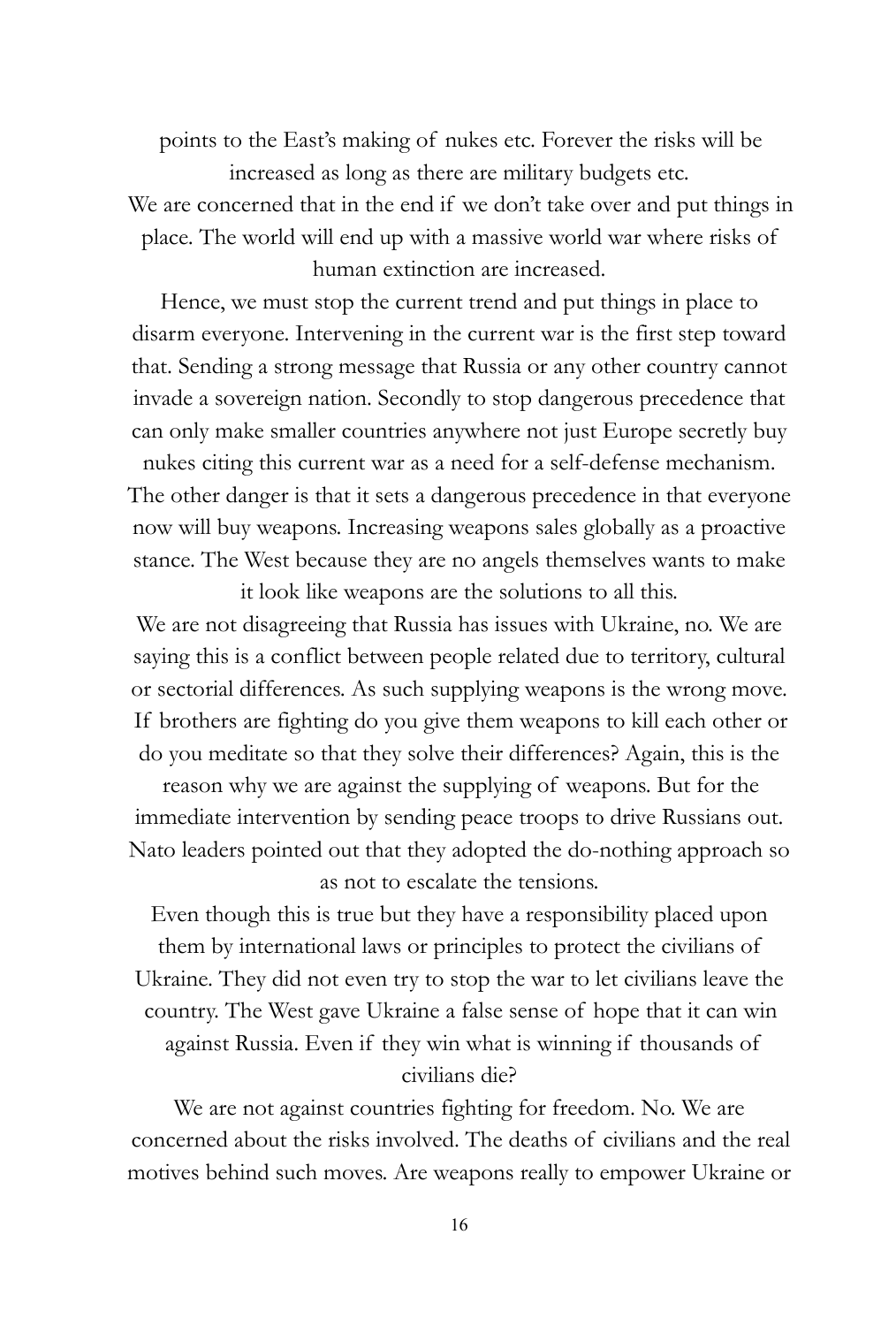to trigger a self-destruction stance? Where they are encouraged to fight for long so that the West offloads over-spilling weapons supplies at the expense of Ukraine civilians?

We strongly believe that a life of a child or woman must be given priority. Must prevail. The international community has to safeguard

the lives of civilians. Must do whatever they can to protect and safeguard the lives of these people. The continuous saying that Ukraine will win does not consider the cost of civilians' lives. Something we are against. This is proof of the defensive stage which we are in. A stage

where life is not regarded as important as it should be. We have a strong belief that increased civilian deaths that occurred a certain smaller percentage may be as a result of increased foreign weapons where Russians might have disregarded civilians' lives or

where Ukraines might have accidentally killed their own. We believe that the West's inability to act has nothing to do with fearing what Russia might do. Otherwise, what is the point of forming these military cults, etc if they are afraid of what can happen? Let women and children die as they save themselves? Every war you think you can help with weapons. This means you can also help get civilians out or make them safe.

We believe that even though we agreed the situation has reached a dangerous never experienced level. The other option is even worse. This war if uncurtailed can trigger a vicious cycle of wars that can

culminate in an all-out nuclear or digital pathogen war. Don't get us wrong. We arose because of the threats posed by the weapons of mass destruction. Most are in the form of digital pathogens being used widely by Nato members who are protected by article 5 that even the courts can't touch them. Another risk is that posed by nuclear weapons and the ever-growing tensions.

We believe that the situation forever if uncontained will ever grow to dangerous levels as long as the current atmosphere is in place. As long as we are in the defensive stage of development. In that, all nations keep making weapons, dangerous and most destructive ones as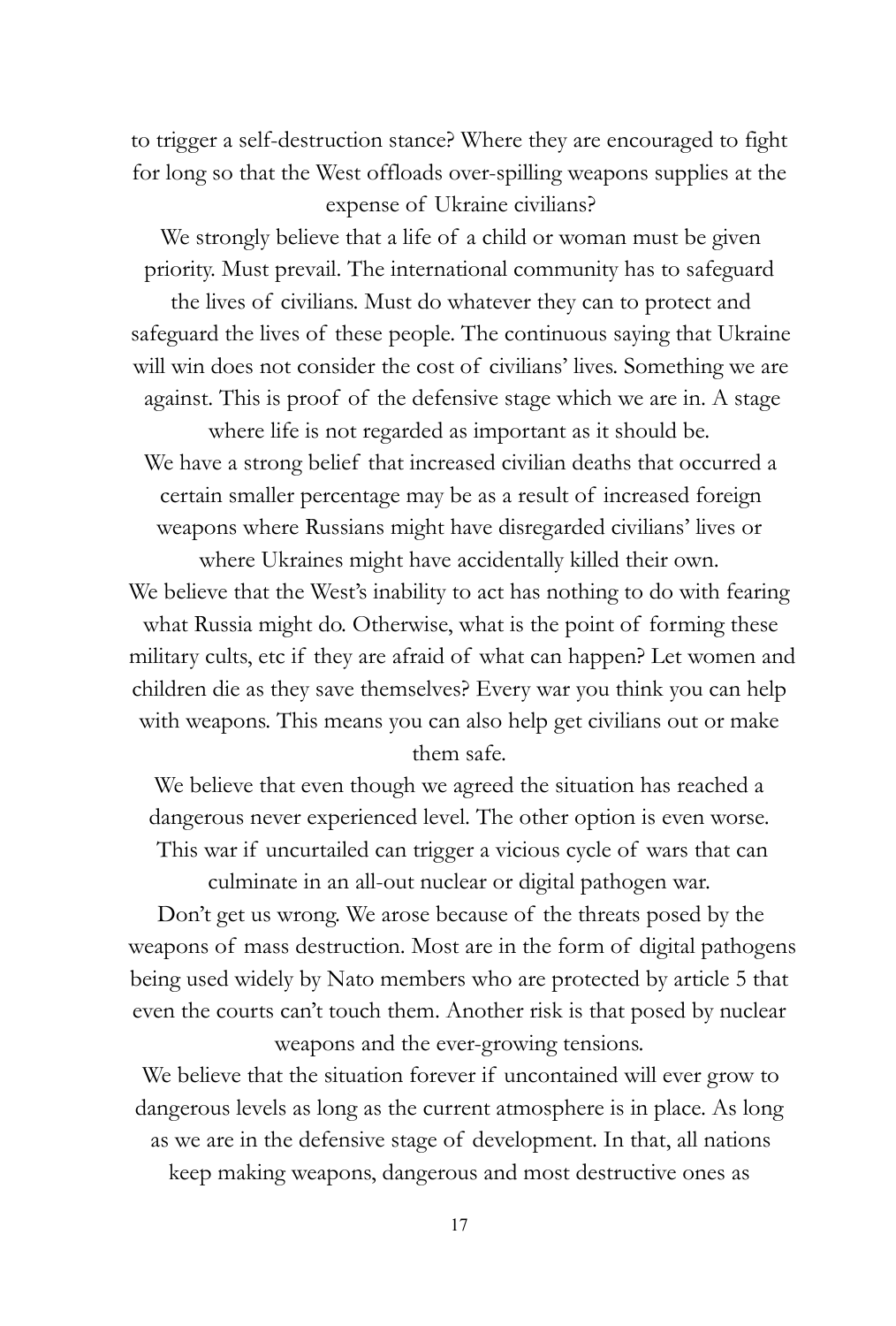### technology

develops. The main reason is that we are stuck in the defensive stages of development. Read this book for more

https://play.google.com/store/books/details/David\_Gomadza\_Tomo rrow\_s\_World\_Order\_Official\_Stra?id=kZZsEAAAQBAJ

and this;

https://play.google.com/store/books/details/David\_Gomadza\_Tomo rrow\_s\_World\_Order\_A\_New\_Law\_Ord?id=ws3ODwAAQBAJ We are stuck in this defensive stage of development because as I explained in other books mankind put the current system; Nato, United Nations, United Nations Security Council, World Bank, IMF, etc to stop wars. But in the process locked himself in the defensive stages without any means of coming out of this stage. A stage that is so dangerous that in the end, the only way out is an all-out global nuclear weapons war. Mankind thought he was clever and formed all these cults, Nato, UN, UNSC, IMF, World Bank, etc to stop wars after witnessing two wars WWI and WWII. But I argued that this is a recipe for disaster as weapons are drivers of the economy. Meaning no matter what. Forever be wars. To offload the weapons, to justify huge military budgets, etc. The worst part is that these cults like Nato over years get to get together and group to huge sizes. But these cults have strict entry requirements based on geographical locations etc making them closed.

But at the same time, the world views change to extent that those

excluded start to feel left out or fearful that secretly start making weapons that match the threat and force in these cults. The only way is nuclear or digital pathogen weapons. To make things worse. The same cults use article 5 to protect their members who go on to breach all international laws. Making even more weapons of mass destruction but hidden concealed ones in digital pathogens in the belief that article 5 will protect them.

So now the cult-like Nato is not just a formidable force to reckon with, it has nukes and its members are making digital pathogens making it an even force and threat to all other members. This can only make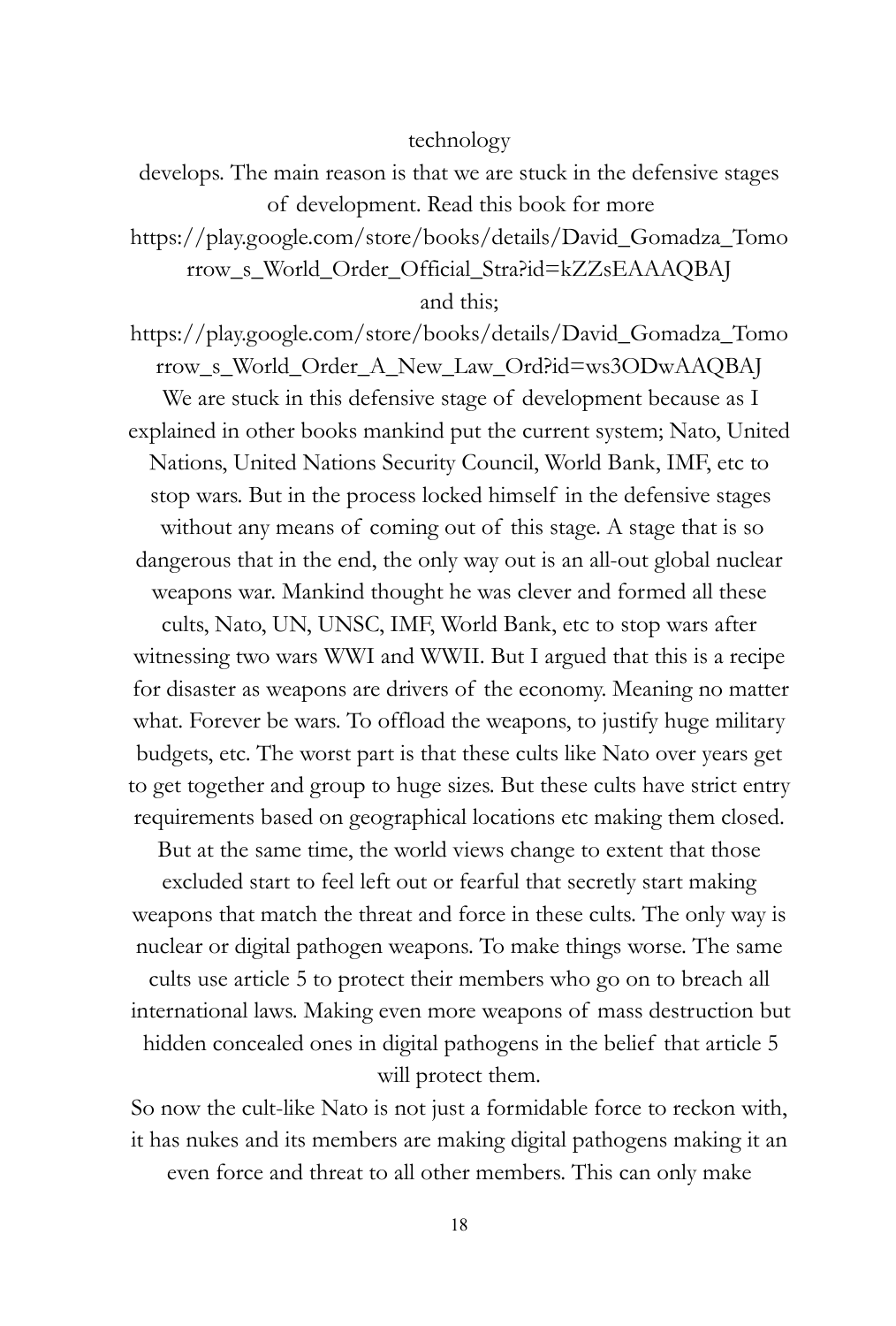countries like Russia make as many nukes as they did as a way to match and counteract the force and threat in Nato.

We believe Russia immobilized the West by torching raw nerves by highlighting issues the East accuse the West that is of unrepresenting others and letting their members do the same to other ethnic countries but only secretly through digital technology.

In other words, the West is immobilized in a do-nothing act because they are in no better position. They can't go on to defend Ukraine as they are doing the same to others or if not their reluctance to act against member culprits makes them accused of such. To clarify I pointed out and advocated for the past 10 years that members of Nato are using advanced digital technology to do the same things they have abolished like slavery, torture, making digital viruses, and use these in

broad daylight simply because it can't be proved; until now. So, the West as all members of Nato protected by article 5 are no angels and in no position to say, Russia is wrong. They are doing the same it doesn't matter secret or concealed using digital technology. Read https://play.google.com/store/books/details/David\_Gomadza\_Direct

\_Response\_to\_the\_Commission\_on?id=3NsnEAAAQBAJ

Read also

https://play.google.com/store/books/details/David\_Gomadza\_Thoug hts\_To\_Word\_Or\_Audio?id=q2xmEAAAQBAJ

So how do you expect the West to intervene or come to the rescue? Russia can simply say the West is no angels.

This makes us the only intervening party to make a difference. Ineffectiveness of the arming of Ukraine to defend themselves. The misconception and belief that if Ukraine is given weapons will win the war.

Another reason for the West's do-nothing approach is the fact that there are in this all together. The supply of weapons is a way to quell critics of the do-nothing approach. Arming Ukraine gives Ukraine the belief that they can win the war as a way of weakening Russia for the West's benefit. To make Russia unable to attack other countries. This is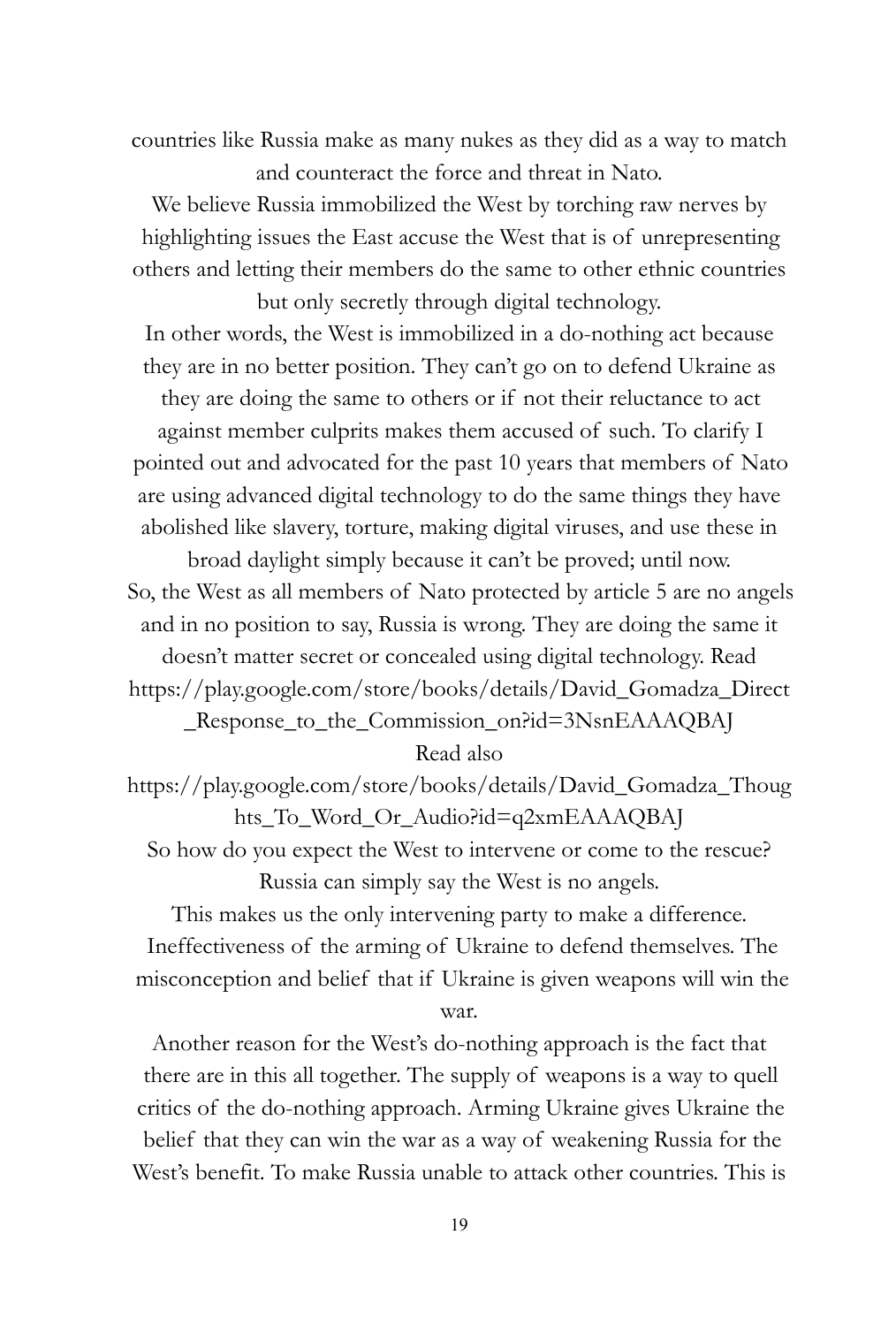#### incorrect.

First, it gives Ukraine a false sense of security and power that it can defend itself against Russia. Not underestimating them but we assess winning in terms of civilians killed as well. The West takes advantage and disposes of their weapons stockpiles etc. Making weapons deals that result in more civilian deaths than if they had not supplied the weapons. This makes Ukraine arm civilians which removes their protection guaranteed by international laws. Exposing civilians to danger. In that Russia might increase its ruthlessness than intended before in response to the threat and force at hand. In that the armed civilians stops being regarded as civilians.

This can make the war longer than it should. The idea behind supplying weapons is to make the world not react as they will have done if weapons had not been supplied. Again, this supply of weapons as the only solution points to my argument that we are in a defensive stage where weapons are regarded as the drivers of the economy and the only solution. Give them weapons and let them defend themselves. But we know too that they are all members of the UN that are supposed to stop wars. How can they stop a war started by their member? Could this war be a collective consensus to offload weapons as a way of introducing relief into the system? In that sense, they all have grouped into Nato.

I argued in Tomorrow's World Order Tomorrow's World Order by David Gomadza—Books on Google Play Buy as Gift Add to Wishlist Tomorrow's World Order [TWO] is a powerful global world leader to act as an overseer and…[play.google.com]play.google.com

That all these institutions set up after the second world war are all interlinked and have parts to play as a whole. They all have a task assigned to them as a country. For example, one of the countries is responsible for the development of weapons of mass destruction in

digital pathogens. The other is assigned to nuclear weapons development. The other country for starting wars etc. They are all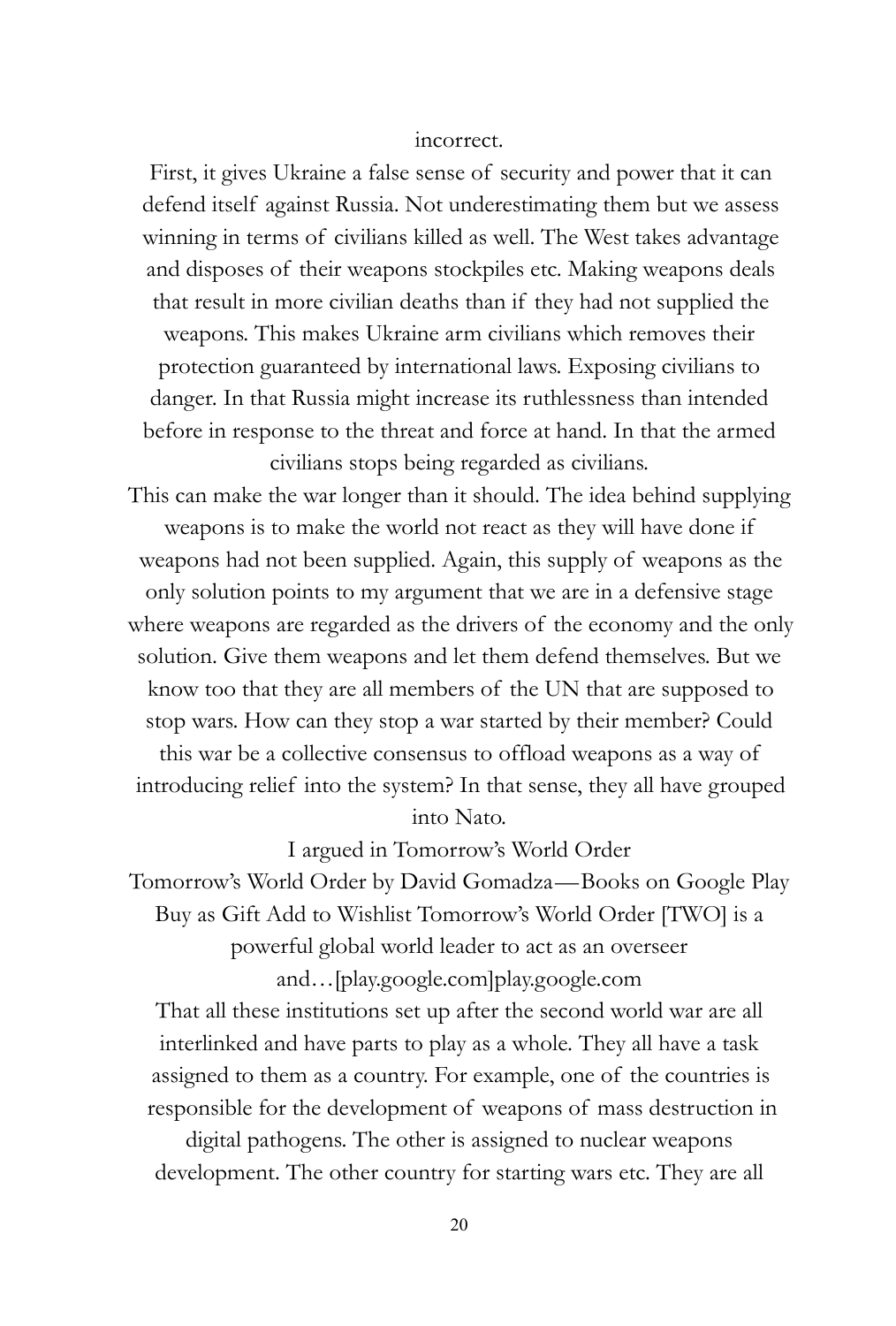linked. The UN claim to stop wars. But adopts a do-nothing approach until after the war has started when you see them denouncing the wars. This is the reason why they were formed. To act only after the war has started. This is what we are against because it immobilizes women and

children who would have escaped way before the wars started. Therefore, giving these defenseless members of the society a false sense of security.

Having said that the supplying of weapons is only all that they can do as a tactic to offload weapons. Create a relief in the system before the system collapse through increased tensions. They know the supply of weapons will prolong the war. Thereby making Russia aggressive. In

that now Russia will feel like they are fighting the whole world. Evidenced by Russia's warning to countries supplying weapons that if they continue, they will be forced to take a stance the world will regret. Our concern as TWO is the fact that now Russia will disregard civilians' lives just because now, they can argue that the West is to blame in that they should have known that continuous supply of weapons will only increase the dangers to the civilians.

I want the world to know this is not to empower Ukraine but to intensify the war to weaken Russia for their benefit. Nothing to do with

the lives of Ukraine. Criminal charges of increasing risks to Ukraine civilians as a way of weakening the risks to themselves rather than risks to Ukraine. In other words, sacrificing Ukraine people for their benefit in that when they attack Russia, they won't suffer casualties and the war [if one is to come] will be short.

On the other hand, the West can simply have the lives of Ukraine in mind. Supplying weapons to empower them. Either way that does not change the risk to civilians and the risks of an all-out nuclear or digital

war.

In all cases, the war or military special operation must cease with immediate effect.

The IC must provide the requested military for peace purposes. 10 000 each country and financial aid to Ukraine with immediate effect for